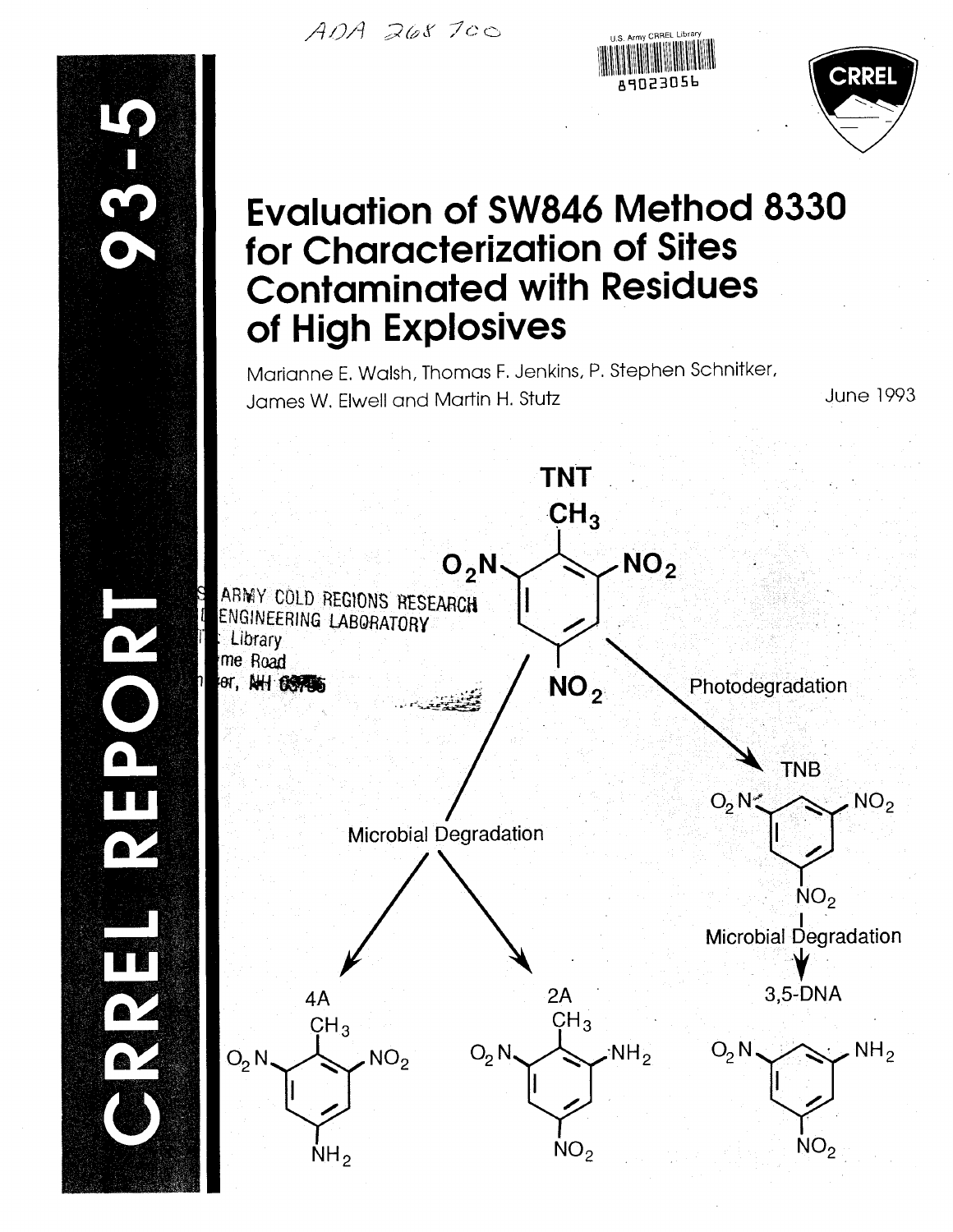#### **PREFACE**

This report was prepared by Marianne E. Walsh, Research Physical Scientist, Applied Research Branch, Experimental Engineering Division, and Dr. Thomas F. Jenkins, Research Chemist, Geological Sciences Branch, Research Division, U.S. Army Cold Regions Research and Engineering Laboratory, by P. Stephen Schnitker and James W. Elwell, U.S. Army Corps of Engineers, Missouri River Division, and by Martin H. Stutz, U.S. Army Environmental Center.

Technical review of this work was provided by Dr. C.L. Grant and Daniel Leggett. The authors thank Paul H. Miyares and Patricia W. Schumacher for laboratory support.

Funding for this research was provided by the U.S. Army Environmental Center (formerly the U.S.Army Toxic and Hazardous Materials Agency), Aberdeen Proving Ground, Maryland, Martin H. Stutz, Project Monitor. This publication reflects the personal views of the authors and does not suggest or reflect the policy, practices, programs or doctrine of the U.S. Army or Government of the United States.

The contents of this report are not to be used for advertising or promotional purposes. Citation of brand names does not constitute an official endorsement or approval of the use of such commercial products.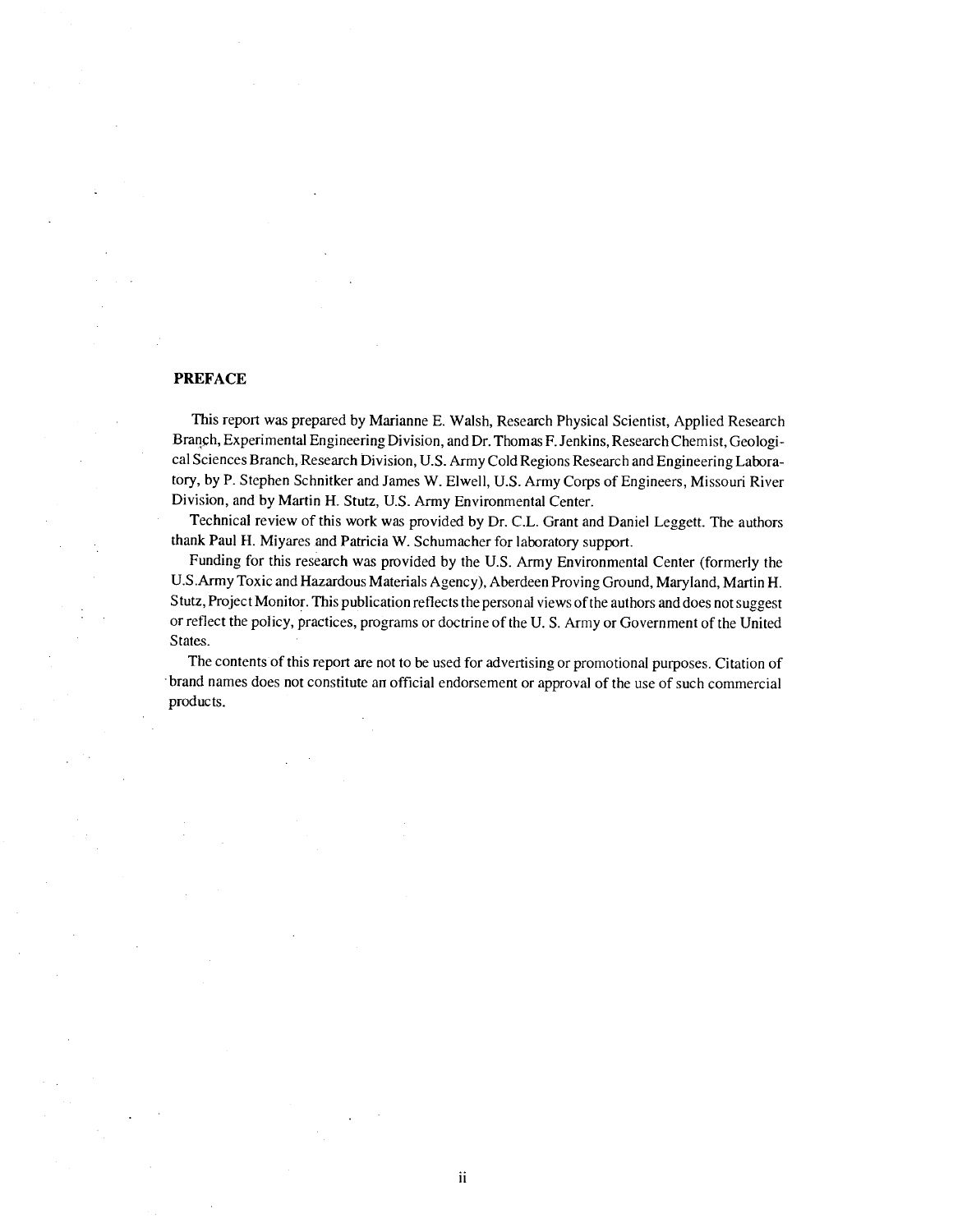### **CONTENTS**

| <b>CONTENTS</b> | Page           |
|-----------------|----------------|
|                 |                |
|                 |                |
|                 | $\overline{4}$ |
|                 | $\overline{4}$ |
|                 | -5             |
|                 | .5             |
|                 |                |
|                 |                |
|                 | 7              |
|                 |                |
|                 |                |
|                 |                |
|                 |                |
|                 |                |
|                 |                |
|                 |                |
|                 |                |
|                 |                |

### **ILLUSTRATIONS**

### Figure

| 1. Chromatograms obtained by HPLC separation on LC-18, LC-CN and LC-8  6      |  |
|-------------------------------------------------------------------------------|--|
|                                                                               |  |
| 3. Correlation of estimates of TNT concentration obtained by the field method |  |
|                                                                               |  |

### **TABLES**

| 1. Summary of explosive chemicals present in various military munitions         | - 2            |
|---------------------------------------------------------------------------------|----------------|
| 2. Summary of major impurities and environmental transformation products        |                |
|                                                                                 |                |
|                                                                                 | $\overline{3}$ |
|                                                                                 | $\overline{4}$ |
| 5. Retention times for analytes of interest for various RP-HPLC separations     | 7              |
| 6. Frequency of detection of explosives residues detected using Method 8330     | 9              |
|                                                                                 |                |
|                                                                                 |                |
|                                                                                 |                |
| 10. Isomers of DNT and Am-DNT detected using LC-18 and LC-8 columns  11         |                |
| 11. Explosives residues detected in water samples analyzed using Method 8330 13 |                |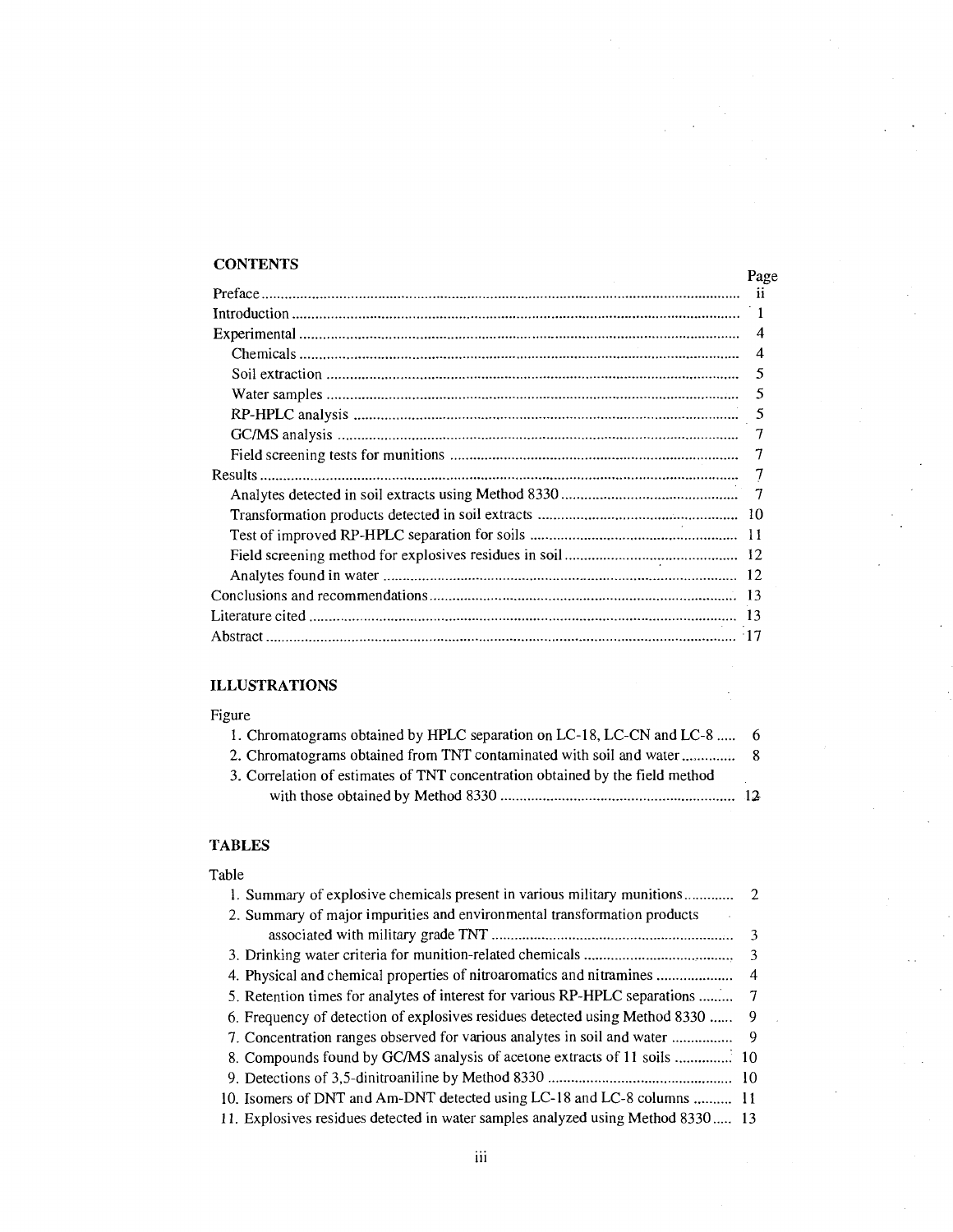### **Evaluation of SW846 Method 8330 for Characterization of Sites Contaminated with Residues of High Explosives**

MARIANNE E. WALSH, THOMAS F. JENKINS, P. STEPHEN SCHNITKER, JAMES W. ELWELL AND MARTIN H. STUTZ

#### **INTRODUCTION**

An environmental problem of major concern to the U.S. Army is the presence of soil contaminated with residues of high explosives at military installations throughout the United States. This contamination has occurred over the greater part of this century by waste discharges from manufacturing of explosives and fabrication of finished munitions, and from residues produced during destruction of out-of-specification materiel, destruction of out-of-date bombs, rockets and ammunition, and utilization of munitions at Army training sites.

TNT (2,4,6-trinitrotoluene) and RDX (hexahydro-1,3,5-trinitro-1,3,5-triazine) are major ingredients in nearly every munition formulation (Table 1) and are used in the greatest quantities. Unlike many other organic chemicals, TNT and RDX are quite mobile in the soil. Thus residues of these chemicals in the soil can be a source of groundwater pollution both on Army installations and beyond installation boundaries (Kayser and Burlinson 1982, Pugh 1982, Rosenblatt 1986, Maskarinec et al. 1986, Spaulding and Fulton 1988). Recent studies have also demonstrated that bioaccumulation of transformation products of TNT (Palazzo and Leggett 1986, Harvey et al. 1990) and intact RDX (Harvey et al. 1991) can occur via plant uptake. Since the Army leases large areas of government land to private farmers at many installations across the United States and some of this land may be contaminated with explosives residues, the food chain may be contaminated as well. In addition, groundwater contaminated with these substances may have been used for crop irrigation on or near installation boundaries.

Several other organic chemical explosives have also been used in specific munition formulations, including 2,4-DNT (2,4-dinitrotoluene), HMX (octahydro-1,3,5,7tetranitro-1,3,5,7-tetrazocine), m-NT (m-nitrotoluene), tetryl (methyl-2,4,6-trinitrophenyl nitramine), and TNB (1,3,5-trinitrobenzene) (Table 1). While some of these chemicals, such as tetryl, are no longer used in current munitions, residues from their manufacture and usage may remain.

In addition to chemicals intentionally added to explosives formulations, munition residues may contain chemicals that were impurities in production grade materiel or environmental transformation products of major or minor constituents. For example, military grade TNT contains a number of impurities including 2,4-DNT and other isomers of dinitrotoluene, 1,3-dinitrobenzene (DNB), and other isomers of trinitrotoluene, especially 2,4,5- and 2,3,4- (Leggett et al. 1977, U.S. Army 1984) (Table 2). In addition, TNT is subject to photodecomposition and microbial degradation from which a variety of transformation products have been identified in laboratory studies (Table 2). The major impurity in production grade RDX is HMX, which is present in concentrations as high as 12% (U.S. Army 1984). The major environmental transformation products of RDX have been less well characterized but they include the mononitrosodinitro-,dinitrosomononitro-and trinitrosotriazines as well as several hydrazines, formaldehyde and methanol (Greene et al. 1985, McCormick et al. 1981, McCormick et al. 1984).

The toxicity of explosive chemicals has been studied extensively by the U.S. Army Biomedical Research and Development Laboratory (Fort Detrick, Maryland) and a summary of the results of these investigations has been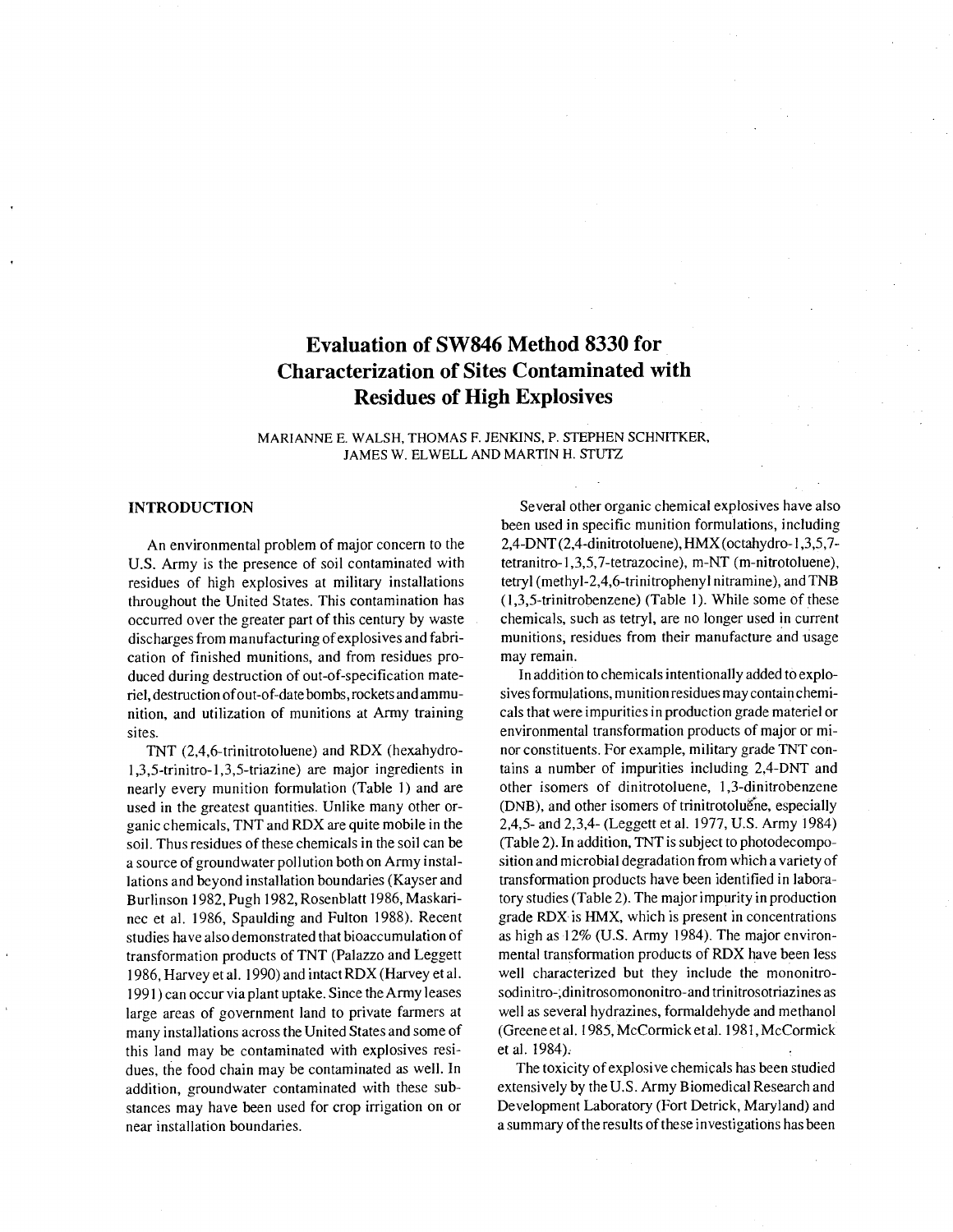|                              |              |            |                                    | Explosives Present (%) |            |                        |
|------------------------------|--------------|------------|------------------------------------|------------------------|------------|------------------------|
| Composition                  | Use          | <b>TNT</b> | <b>RDX</b>                         | <b>HMX</b>             | <b>DNT</b> | Others                 |
| Anatols                      | a,b          | 20–50      |                                    |                        |            | Ammonium nitrate       |
| Comp A                       | c.d.e.f      |            | $91 - 98$                          |                        |            |                        |
| Comp B                       | b,e,f,j      | 40         | $55 - 60$                          |                        |            |                        |
| Comp <sub>C</sub>            | k            |            | 88                                 |                        |            |                        |
|                              | k            | 5          | 79                                 |                        | 12         | m-nitrotoluene,        |
| Comp <sub>C2</sub>           |              |            |                                    |                        |            | nitrocellulose         |
| Comp <sub>C3</sub>           | h,k          | 4          | 77                                 |                        | 10         | m-nitrotoluene,        |
|                              |              |            |                                    |                        |            | nitrocellulose, tetryl |
| Comp <sub>C4</sub>           |              |            | 91                                 |                        |            |                        |
| Cyclotol                     | g<br>b.e.f.i |            | 75                                 |                        |            |                        |
| $HBX-3$                      |              | 25<br>29   | 31                                 |                        |            |                        |
|                              | m            |            |                                    |                        |            |                        |
| $H-6$                        | m            | 30         | 45                                 |                        |            |                        |
| $HTA-3$                      | a,b          | 29         |                                    | 49                     |            |                        |
| $Minol-2$                    | a.l          | 40         |                                    |                        |            | Ammonium nitrate       |
| Torpex                       | a.f.l        | 40         | 42                                 |                        |            |                        |
| DBX                          | Ŧ            | 40         | 21                                 |                        |            | Ammonium nitrate       |
| PBX                          |              |            | $0 - 95$                           | $0 - 95$               |            | Trinitrobenzene        |
| Baratol                      | a            | 33         |                                    |                        |            | Barium nitrate         |
| Baranal                      | a            | 35         |                                    |                        |            | Barium nitrate         |
| Black powder                 | n, o         |            |                                    |                        |            | Potassium nitrate      |
| Explosive D                  | a,b          |            |                                    |                        |            | Ammonium picrate       |
| $PTX-1$                      | g.p          | 20         | 30                                 |                        |            | Tetryl                 |
| $PTX-2$                      | f.i          |            | $28 - 33$                          | $41 - 44$              |            | PETN                   |
| Comp CH6                     | d            |            | 98                                 |                        |            |                        |
| Ednatols                     | a,c,i        | 40-50      |                                    |                        |            | Ethylene dinitramine   |
| $LX-14$                      |              |            |                                    | 96                     |            |                        |
| Octols                       | a.b.f.i      | $25 - 35$  |                                    |                        | $70 - 75$  |                        |
| Pentolite                    | f,g,i        | $25 - 90$  |                                    |                        |            | <b>PETN</b>            |
| Picratol                     | h            |            |                                    |                        |            | Ammonium picrate       |
| Tetrytols                    | i.k          | $65 - 80$  |                                    |                        |            | Tetryl                 |
| Tritonal                     | a            | 80         |                                    |                        |            |                        |
| A matex 20                   | c            | 40         | 40                                 |                        |            | Ammonium nitrate       |
| $HBX-1$                      | m            | 40         | 38                                 |                        |            |                        |
| <b>Bombs</b><br>$\cdot$ a    |              | i          | <b>Bursting charges</b>            |                        |            |                        |
| High energy projectiles<br>b |              | j          | Fragmentation charge               |                        |            |                        |
| Projectile filler<br>c       |              | k          | Formerly used demolition explosive |                        |            |                        |
| <b>Boosters</b><br>d         |              | l          | Depth charges                      |                        |            |                        |

#### Table 1. Summary of explosive chemicals present in various military munitions (U.S. Army 1984, U.S. Army Materiel Command 1971).

m High energy charge

n Igniter powder

p Land mines

Shaped charges o Time fuses

g Demolition explosives h Ammunition

Grenades

e

published (Burrows et al. 1989). Based on these studies, the U.S. Environmental Protection Agency (EPA) and Oak Ridge National Laboratory have issued a series of Health Advisories and recommended drinking water criteria for several of these explosives (Table 3). Recommended maximum allowable concentrations range from 400  $\mu$ g/L for HMX to 0.0068  $\mu$ g/L for 2,6-dinitrotoluene (U.S. Environmental Protection Agency 1988a,b,c). No general recommendations have been issued for contaminant levels in soil. Instead soil levels have been evaluated on a site-by-site basis, depending on such factors as the proximity of the contaminated soil to locations of groundwater use (Dacre et al. 1980). For

example, at Cornhusker Army Ammunition Plant, cleanup criteria of 5  $\mu$ g/g for TNT, 10  $\mu$ g/g for RDX and 15  $\mu$ g/g for TNB (Rosenblatt 1986) were established.

A variety of analytical techniques have been examined for detecting and quantifying munition residues in environmental matrices. Since numerous compounds are potentially present, many with similar physical and chemical properties (Table 4), analytical methods have generally included a chromatographic separation. Methods have included thin layer chromatography (TLC) (Hoffsommer and McCullough 1968, Glover and Hoffsommer 1973, Twibell et al. 1984), gas chromatography (GC) with a variety of detectors (Hoffsommer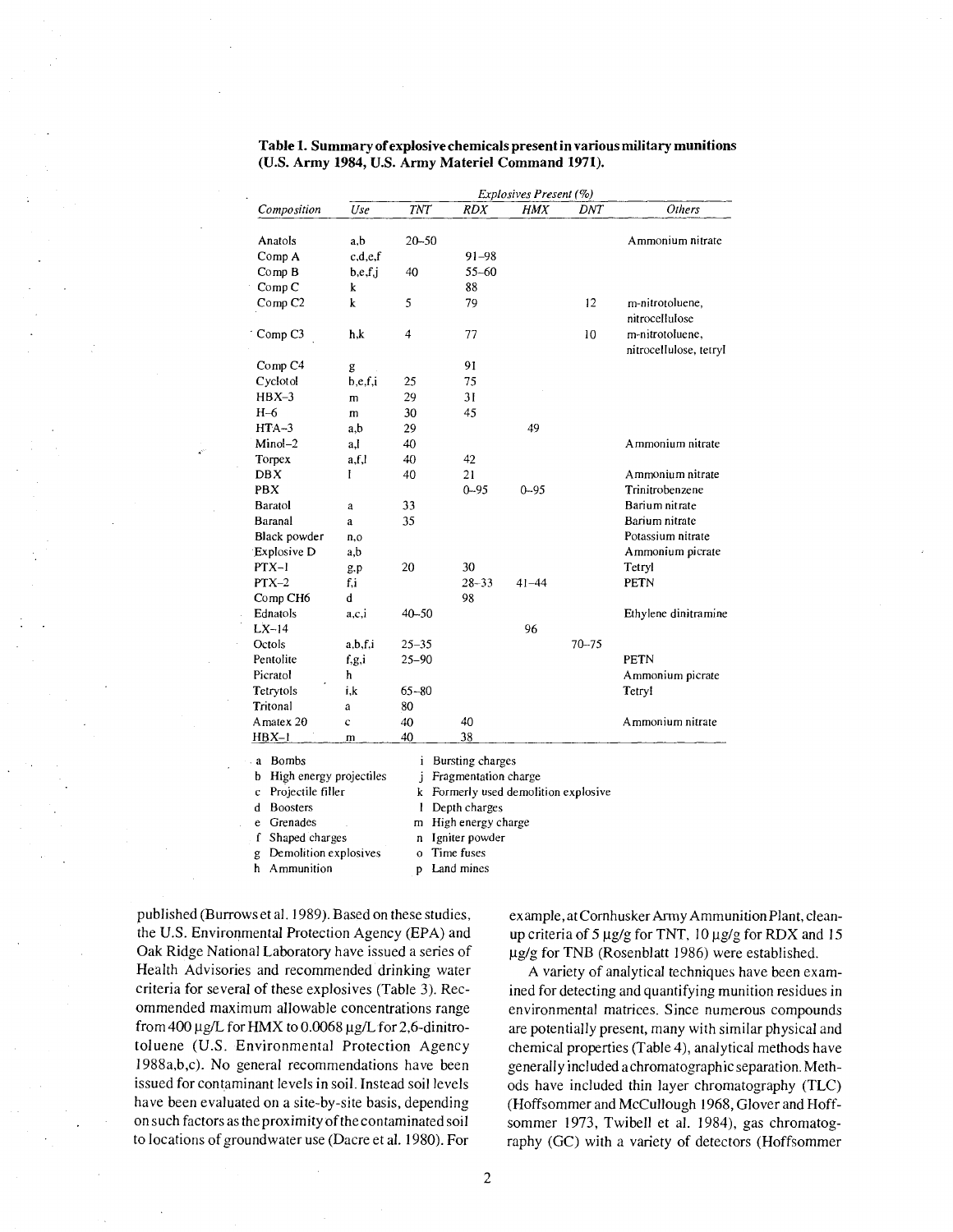| Compound                           | Source       | Reference                                                                                                                                                                                                                                                                                                                      |
|------------------------------------|--------------|--------------------------------------------------------------------------------------------------------------------------------------------------------------------------------------------------------------------------------------------------------------------------------------------------------------------------------|
| 2.4-dinitrotoluene                 | 1            | Leggett et al. (1977), U.S. Army (1984), Jenkins et al. (1989)                                                                                                                                                                                                                                                                 |
| 2.6-dinitrotoluene                 | $\mathbf{I}$ | U.S. Army Materiel Command (1971). Leggett et al. (1977), Jenkins et<br>al. (1986)                                                                                                                                                                                                                                             |
| 1.3-dinitrobenzene                 | 1            | U.S. Army (1984). Jenkins et al. (1989)                                                                                                                                                                                                                                                                                        |
| 2,4,5-trinitrotoluene              | 1            | Leggett et al. (1977), U.S. Army (1984)                                                                                                                                                                                                                                                                                        |
| 2.3.4-trinitrotoluene              | 1            | Leggett et al. (1977), U.S. Army (1984)                                                                                                                                                                                                                                                                                        |
| 2-amino-4.6-dinitrotoluene         | M            | Palazzo and Leggett (1986), Won et al. (1974), Jerger et al. (1976),<br>Amerkhanova and Naumova (1978), Carpenter et al. (1978), Burlinson<br>(1980), Greene et al. (1985), Spanggord et al. (1980, 1983), Naumova et<br>al. (1982), Jenkins et al. (1989)                                                                     |
| 4-amino-2.6-dinitrotoluene         | M            | Palazzo and Leggett (1986), Won et al. (1974), Jerger et al. (1976),<br>Parrish (1977), Amerkhanova and Naumova (1978), Carpenter et al.<br>(1978), Osmon and Andrews (1978), Pereira et al. (1979), Burlinson<br>(1980), Greene et al. (1985), Spanggord et al. (1980, 1983), Naumova et<br>al. (1982), Jenkins et al. (1989) |
| Tetranitroazoxytoluene isomers     | M            | Won et al. (1974), Jerger et al. (1976), Parrish (1977), Spanggord et al.<br>(1980)                                                                                                                                                                                                                                            |
| 2,4-diamino-6-nitrotoluene         | M            | Jerger et al. (1976), Carpenter et al. (1978), Spanggord et al. (1980)                                                                                                                                                                                                                                                         |
| 2.6-diamino-4-nitrotoluene         | м            | Capenter et al. (1978). Spanggord et al. (1980)                                                                                                                                                                                                                                                                                |
| 2-hydroxylamino-4,6-dinitrotoluene | M            | Jerger et al. (1976)                                                                                                                                                                                                                                                                                                           |
| 4-hydroxylamino-2.6-dinitrotoluene | M            | Won et al. (1974). Jerger et al. (1976)                                                                                                                                                                                                                                                                                        |
| 1.3.5-trinitrobenzene              | 1,P          | U.S. Army (1984), Burlinson (1980), Kearney et al. (1983), Jenkins et al.<br>(1989)                                                                                                                                                                                                                                            |
| 1.3.5-trinitrobenzaldehyde         | I,P          | U.S. Army (1984), Burlinson (1980), Spanggord et al. (1980), Karney et<br>al. (1983), Jenkins et al. (1989)                                                                                                                                                                                                                    |
| 1,3,5-trinitrobenzoic acid         | 1.P          | U.S. Army (1984), Spanggord et al. (1980)                                                                                                                                                                                                                                                                                      |
| 3.5-dinitroaniline                 | P.M          | Burlinson (1980), Spanggord et al. (1983)                                                                                                                                                                                                                                                                                      |
| 2-amino-4,6-dinitrobenzoic acid    | P            | Spanggord et al. (1983)                                                                                                                                                                                                                                                                                                        |
| 3.5-dinitrophenol                  | P            | Kearney et al. (1983)                                                                                                                                                                                                                                                                                                          |
| 3.5-dinitrocatechol                | P            | Kearney et al. (1983)                                                                                                                                                                                                                                                                                                          |
| 3.5-dinitrohydroquinone            | P            | Kearney et al. (1983)<br>أتكث                                                                                                                                                                                                                                                                                                  |
| 4.6-dinitroanthranil               | P            | Spanggord et al. (1980)                                                                                                                                                                                                                                                                                                        |
| 2,4,6-trinitrobenzonitrile         | P            | Spanggord et al. (1980)                                                                                                                                                                                                                                                                                                        |

#### Table 2. Summary of major impurities and environmental transformation products associated with military grade TNT.

\* 1 - impurity in production grade TNT; M-microbial transformation product of TNT; P-photodegradation product of TNT.

#### Table 3. Drinking water criteria (µg/L) for munition-related chemicals.

| Compound   | Criteria | Reference     |
|------------|----------|---------------|
| <b>TNT</b> | $10*$    | EPA (1989)    |
| <b>RDX</b> | $2.0*$   | EPA 1988c)    |
| <b>HMX</b> | 400*     | EPA (1988a)   |
| $2.4-DNT$  | $0.17^+$ | EPA (1980)    |
| $2.6-DNT$  | 0.00687  | EPA (1980)    |
| 1.3.5-TNB  | $10*$    | Etnier (1987) |

\* Lifetime exposure cancer risk level 10<sup>-6</sup>.

+ Recommended criteria for cancer risk of 10-6.

and Rosen 1972, Goerlitz and Law 1975, Jurinski et al. 1975, Pereira et al. 1979, Hashimoto et al. 1980, Douse 1981, Hoffsommer et al. 1981, Lafleur an Mills 1981, Douse 1983, Phillips et al. 1983, Weinberg and Hsu 1983, Belkin et al. 1985, Richard and Junk 1986, Rosencrance and Brueggemann 1986, Habel et al. 1991), high performance liquid chromatography (HPLC) Lafleur and Morriseau 1980, Bratin et al. 1981, Hoffsommer et al. 1981, Krull et al. 1981a, Krull et al. 1981b, Brueggemann 1983, 1986, Bongiovanni et al. 1984, Krull et al. 1984, Maskarinec et al. 1984, Cragin et al. 1985, Bauer et al. 1986, Jenkins et al. 1986, Rosen-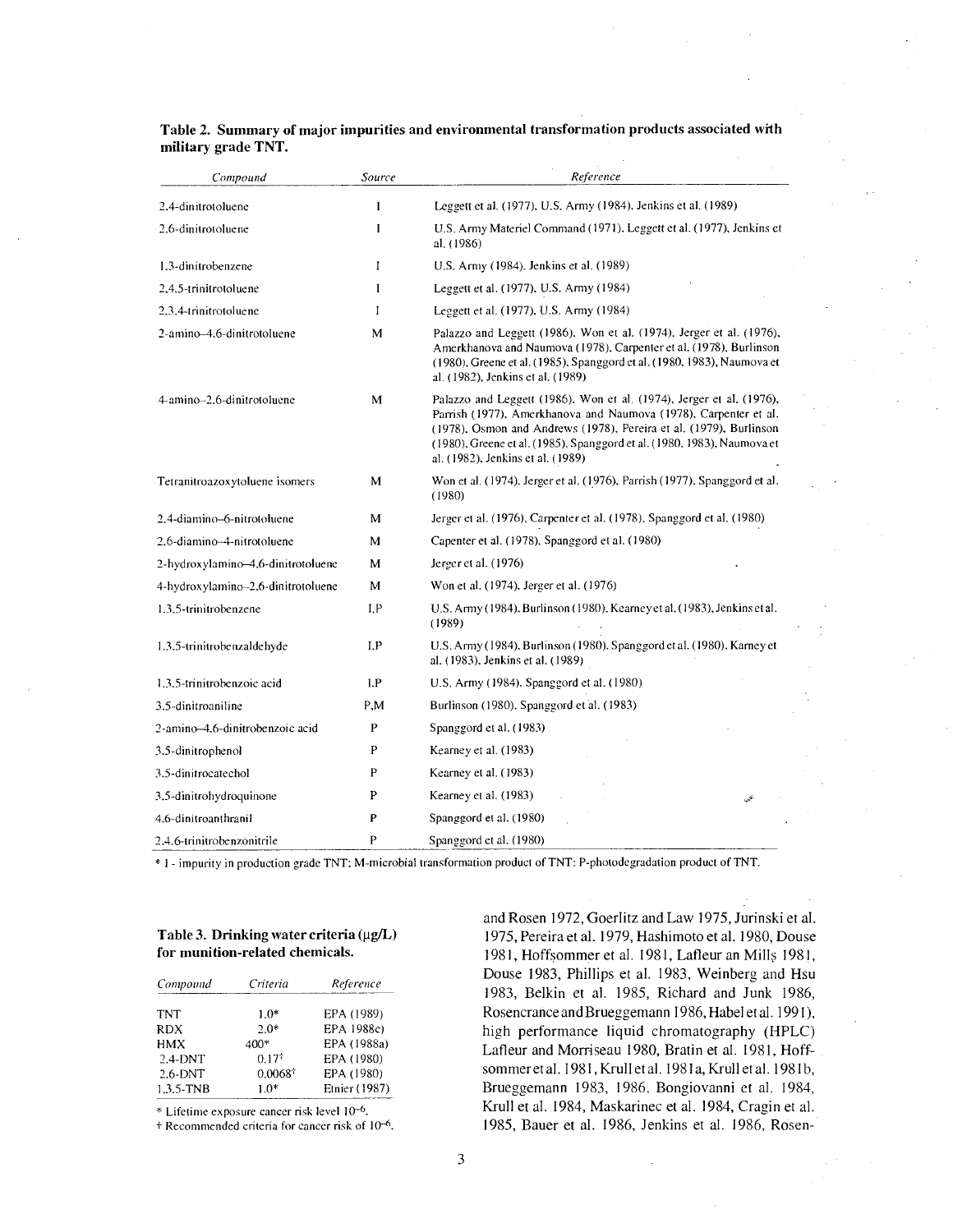| Analyte          | Molecular<br>weight | Melting point<br>(°C) | <b>Boiling point</b><br>(°C)    | Water solubility<br>(mg/L)        | Vapor pressure<br>at $20^{\circ}C$<br>(torr) | $Log K_{ow*}$ | Henry's Law<br>constant Hc<br>$(torr M^{-1})$ |
|------------------|---------------------|-----------------------|---------------------------------|-----------------------------------|----------------------------------------------|---------------|-----------------------------------------------|
| <b>TNT</b>       | 227.13              | $80.1 - 81.6^{(1)}$   | $240$ (explodes) <sup>(7)</sup> | 130 @ 20 <sup>o(1)</sup>          | $1.1 \times 10^{-6(13)}$                     | 1.86(16)      | 0.18(15)                                      |
| <b>RDX</b>       | 222.26              | $204.1^{(2)}$         | (decomposes)                    | 42 @ $20^{\circ(8)}$              | $4.1 \times 10^{-9}$ (14)                    | 0.86(16)      | $2 \times 10^{-5}$ (15)                       |
| <b>HMX</b>       | 296.16              | $276 - 280^{(3)}$     | (decomposes)                    | 5.0 @ $25^{\circ(9)}$             | $3.3 \times 10^{-14}$ (12)                   | 0.061(16)     |                                               |
| <b>TNB</b>       | 213.11              | $122.5^{(4)}$         | 315(4)                          | $278$ @ $15^{\circ(4)}$           | $2.2 \times 10^{-4}$ (15)                    | 1.18(17)      | 1,5(14)                                       |
| <b>DNB</b>       | 168.11              | 89.6(4)               | $(300 - 303)(4)$                | 460 @ $15^{\circ(4)}$             | $3.9 \times 10^{-3}$ (14)                    | 1.49(17)      | 1.8(14)                                       |
| Tetryl           | 287.14              | 129.5(5)              | (decomposes)                    | 80(10)                            | $5.7 \times 10^{-9} @ 25^{\circ} (12)$       | 1.65(16)      |                                               |
| $2,4$ -DNT       | 182.15              | 70(6)                 | 300 (decomposes) $(7)$          | $270 \circ 22^{\circ (11)}$       | $2.2 \times 10^{-4}$ @25° (12)               | 1.98(17)      | 3.4(14)                                       |
| $2.6$ -DNT       | 182.15              | $64 - 66^{(6)}$       |                                 | $206 \oplus 25^{\circ}$ (12)      | $5.67 \times 10^{-9}$ (12)                   | $2.02^{(16)}$ | 18(14)                                        |
| $2$ -Am-4,6-DNT  | 197.17              | 176(18)               |                                 | $2800 \text{ @ } 20^{\circ}$ (18) | $4 \times 10^{-5}$ (18)                      | 1.94(16)      | $3 \times 10^{-3}$ (18)                       |
| $4$ -Am--2.6-DNT | 197.17              | $171^{(18)}$          |                                 | $2800 \text{ @ } 20^{\circ}$ (18) | $2 \times 10^{-5(18)}$                       | 1.91(16)      | $1 \times 10^{-3}$ (18)                       |

Table 4. Physical and chemical properties of nitroaromatics and nitramines.

\* Octanol/water partition coefficient.

Literature citations:

| $(1)$ EPA $(1989)$<br><b>Contract</b> | $(7)$ Verscheuren (1983)         |
|---------------------------------------|----------------------------------|
| $(2)$ EPA $(1988c)$                   | (8) Sikka et al. (1978)          |
| $(3)$ EPA $(1988a)$                   | (9) Glover and Hoffsommer (1973) |
| $(4)$ Wentsel et al $(1979)$          | (10) Urbanski (1964)             |
| $(5)$ Lindner (1989)                  | $(11)$ EPA $(1980)$              |
| $(6)$ Etnier (1987)                   | (12) Burrows et al. 1989)        |
|                                       |                                  |

crance and Brueggemann 1986, Voyksner and Yinon 1986, Yinon and Hwang 1986, Selavka et al. 1987, Jenkins et al. 1988, Jenkins et al. 1989, Bauer et al. 1990, Miyares and Jenkins 1990, 1991) and recently, supercritical fluid chromatography (SFC) (Griest et al. 1989, Douse 1988). The Army and the USEPA have selected a reversed-phase high-performance liquid chromatographic (RP-HPLC) procedure for routine analysis of soils and waters from potentially contaminated sites. This method has been issued in draft by the EPA Office of Solid Waste as Method 8330 (U.S. Environmental Protection Agency 1990). Based on an isocratic-HPLC separation and UV (ultraviolet) detection, it is capable of detecting and quantifying 14 individual nitroaromatics and nitramines (HMX, RDX, TNB, DNB, tetryl, NB, TNT, 2-amino-4,6-DNT, 4-amino-2,6-DNT, 2,6-DNT, 2,4-DNT, and the three isomers of NT). This method has been used extensively in our laboratories and in a number of commercial contractor laboratories conducting analyses for the Army. It has also been accepted by the Association of Official Analytical Chemists (1990a,b) and American Society for Testing and Materials (ASTM 1991) as the standard method of determining explosives residues in soil and water.

One objective of this report is to assess how well Method 8330 has satisfied the Army's analytical requirements for determining explosive residues in soil and water. This will be done by summarizing a large body of analytical results from CRREL and the Missouri River Division Laboratory (MRD) using several related RP-HPLC procedures for environmental samples from several Army installations throughout the United States. In addition, results of HPLC and GC/MS analysis of

(13) Leggett (1977)

(14) Spanggord et al. (1980b)

 $(15)$  Spanggord et al.  $(1980a)$ 

 $(16)$  Jenkins  $(1989)$ 

(17) Hansch and Leo (1979)

(18) Layton et al. (1987)

extracts of munition-contaminated soils will be discussed in relation to the detection of environmental transformation products that cannot be determined using Method 8330. Finally, observations from extensive experience with this technology will be provided and recommendations made for future changes and additions, including the possible utility of field screening methods, which could improve our ability to characterize soils and waters from these types of sites.

#### **EXPERIMENTAL**

#### **Chemicals**

Analytical standards of TNT, RDX, DNB, TNB, nitrobenzene (NB), HMX, tetryl, 2,4-DNT, 2,6-DNT, 2,4,6-trinitrophenol (picric acid) and 2,4,6-trinitrobenzaldehyde (TNBA) were Standard Analytical Reference Materials (SARM) from the U.S. Army Environmental Center. Standards of 2-amino-4,6-dinitrotoluene (2-Am-DNT), 4-amino-2,6-dinitrotoluene (4-Am-DNT), 2,4-diamino-6-nitrotoluene (2,4-DiAm-NT), and 2,6-diamino-4-nitrotoluene (2,6-DiAm-NT) were obtained from Natick Laboratories, Natick, Massachusetts. Standards of the remaining isomers of dinitrotoluene and trinitrotoluene were obtained from Picatinny Arsenal, Dover, New Jersey. Standards of 3-nitroaniline, 4-amino-2-nitrotoluene, 2-amino-4-nitrotoluene and 2,4,6-trinitrobenzoic acid were obtained from Chem Services Inc., West Chester, Pennsylvania. Standards of 3,5-dinitroaniline and 2,4-dinitrophenol were obtained from Aldrich and Kodak, respectively. The identity of all non-SARM standards was verified by GC/MS (Jenkins et al. 1973).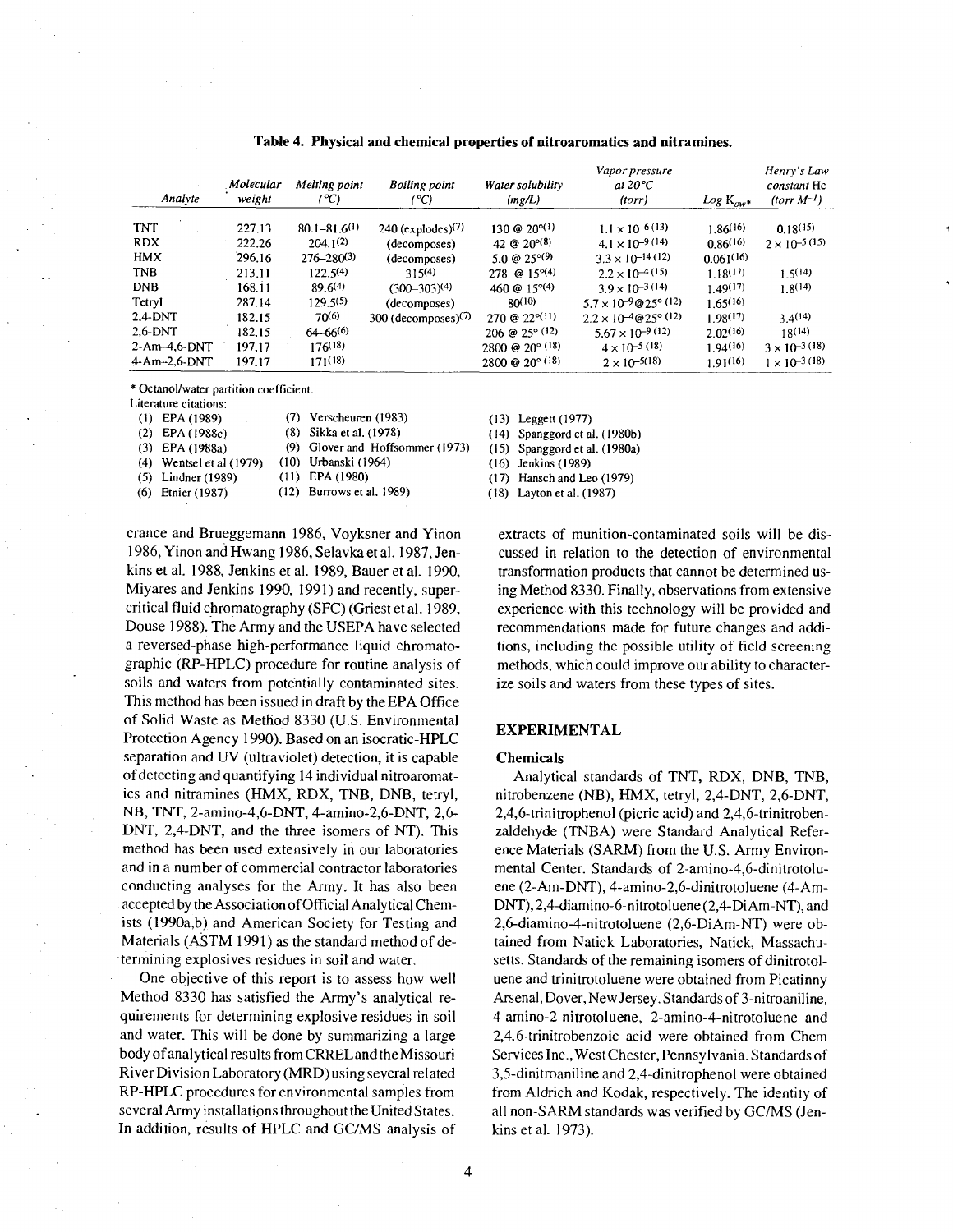Soil and water samples were obtained from 46 present and past Defense Department installations in 29 states. Samples were shipped and handled under chain-ofcustody and were maintained at 4°C in the dark until extracted (soils and low concentration waters) or analyzed (high concentration waters).

Methanol, acetone, acetonitrile and tetrahydrofuran (THF) used in preparation of the HPLC eluent and to extract samples were HPLC grade solvents from either Baker or Aldrich. Reagent grade water, used to prepare the eluent and to dilute soil and water extracts, was purified using a Milli-Q Type 1 Reagent-Grade Water System (Millipore Corp). The sodium chloride (NaCl) used in salting-out extractions and calcium chloride  $(CaCl<sub>2</sub>)$  used for flocculation were Baker reagent-grade chemicals.

#### Soil extraction

Routine extraction of soils for RP-HPLC analysis was accomplished as described in Method 8330 (Jenkins et al. 1989, U.S. Environmental Protection Agency 1990). Soils were air dried to constant weight and ground with a mortar and pestle. Two-gram subsamples were extracted with 10 mL of acetonitrile for 18 hours in a sonic bath that was maintained at room temperature  $(< 30^{\circ}$ C) with cooling water. The samples were then removed from the bath and allowed to stand for 30 minutes. A 5.00-mL aliquot was removed and mixed with 5.00 mL of 5-g/L aqueous calcium chloride (CaCl<sub>2</sub>). The extracts were allowed to stand at least 15 minutes before filtering through a 0.5-um Millex SR filter unit. Extracts were stored at  $4^{\circ}$ C in the dark until analyzed.

Soil samples to be analyzed by GC/MS were extracted in a sonic bath (<  $30^{\circ}$ C) for up to 18 hours with acetone. Extracts were preconcentrated under a stream of nitrogen gas at room temperature.

#### **Water samples**

Water samples to be analyzed by RP-HPLC were processed by two different protocols. For high-concentration analysis, samples were diluted 1:1 with methanol and filtered through a 0.5-µm Millex SR filter. For low-concentration analysis, samples were preconcentrated using either of two salting-out solvent extraction procedures. In the first method (Miyares and Jenkins 1990), a 400-mL aliquot was placed in a 500-mL separatory funnel and 130 g of NaCl was added. The funnel was shaken vigorously to completely dissolve the salt and 100 mL of acetonitrile was added. The funnel was shaken for 5 minutes and then allowed to stand undisturbed for 30 minutes to allow phase separation. The upper acetonitrile-rich layer (about 23 mL) was collected and the volume reduced to 1.0 mL using a KudernaDanish microconcentrator. This concentrated extract was diluted with 3.0 mL of reagent water prior to RP-HPLC analysis.

In the second method (Jenkins and Miyares 1991, Miyares and Jenkins 1991, Jenkins et al. 1992), a 251.3g portion of reagent grade NaCl was added to a 1-L volumetric flask. A 770-mL sample of water was measured with a 1-L graduated cylinder and added to the flask. A stir bar was added and the contents stirred at maximum speed (1500 rpm) until the salt was completely dissolved. A 164-mL aliquot of acetonitrile was added while the solution was being stirred for 15 minutes. The stirrer was turned off and the phases allowed to separate for 10 minutes. The acetonitrile phase (about 8 mL) was removed and 10 mL of fresh acetonitrile added. The flask was stirred for another 15 min followed by 10 min for phase separation. The acetonitrile was removed and combined with the initial extract. The extract was placed in a 100-mL volumetric flask and 84 mL of salt water (325 g NaCl per 1000 mL of water) was added. A stir bar was placed in the flask and the contents stirred for 15 min. After allowing the phases to separate for 10 min. the acetonitrile phase was carefully removed using a Pasteur pipette and placed in a 10-mL graduated cylinder. An additional 1.0-mL aliquot of acetonitrile was then added to the volumetric flask and the contents stirred for 15 minutes. Again the phases were allowed to separate for 10 minutes and the resulting acetonitrile phase was added to the 10-mL graduated cylinder. The resulting extract, about 5–6 mL, was then diluted 1:1 with reagent grade water prior to analysis and the preconcentration factor was based on the measured volume.

#### **RP-HPLC** analysis

Analyses of all soil extracts and most of the water samples were conducted on a 25-cm  $\times$  4.6-mm (5 µm) LC-18 (Supelco) column (Fig. 1a). A mobile phase composed of 1:1 (v/v) methanol/water was used at a flow rate of 1.5 mL/min. A 100-µL aliquot of sample was injected using a sample loop injector, and a 254-nm UV detector was usedfor peak quantitation. When peaks were detected at retention times corresponding to the analytes of interest (Table 5), the samples were reanalyzed using the same mobile phase and flow rate on a 25cm  $\times$  4.6-mm (5-µm) LC-CN (Supelco) column for analyte confirmation (Fig. 1b).

Some of the water extracts, prepared using saltingout solvent extraction with acetonitrile, were analyzed at CRREL on either a 3.3-cm or a 7.5-cm  $\times$  4.6-mm (3µm) LC-8 column (Supelco). A mobile phase composed of 70.7:27.8:1.5 (v/v/v) water/methanol/THF was used at a flow rate of 2.0 mL/min (Fig. 1c, Table 5).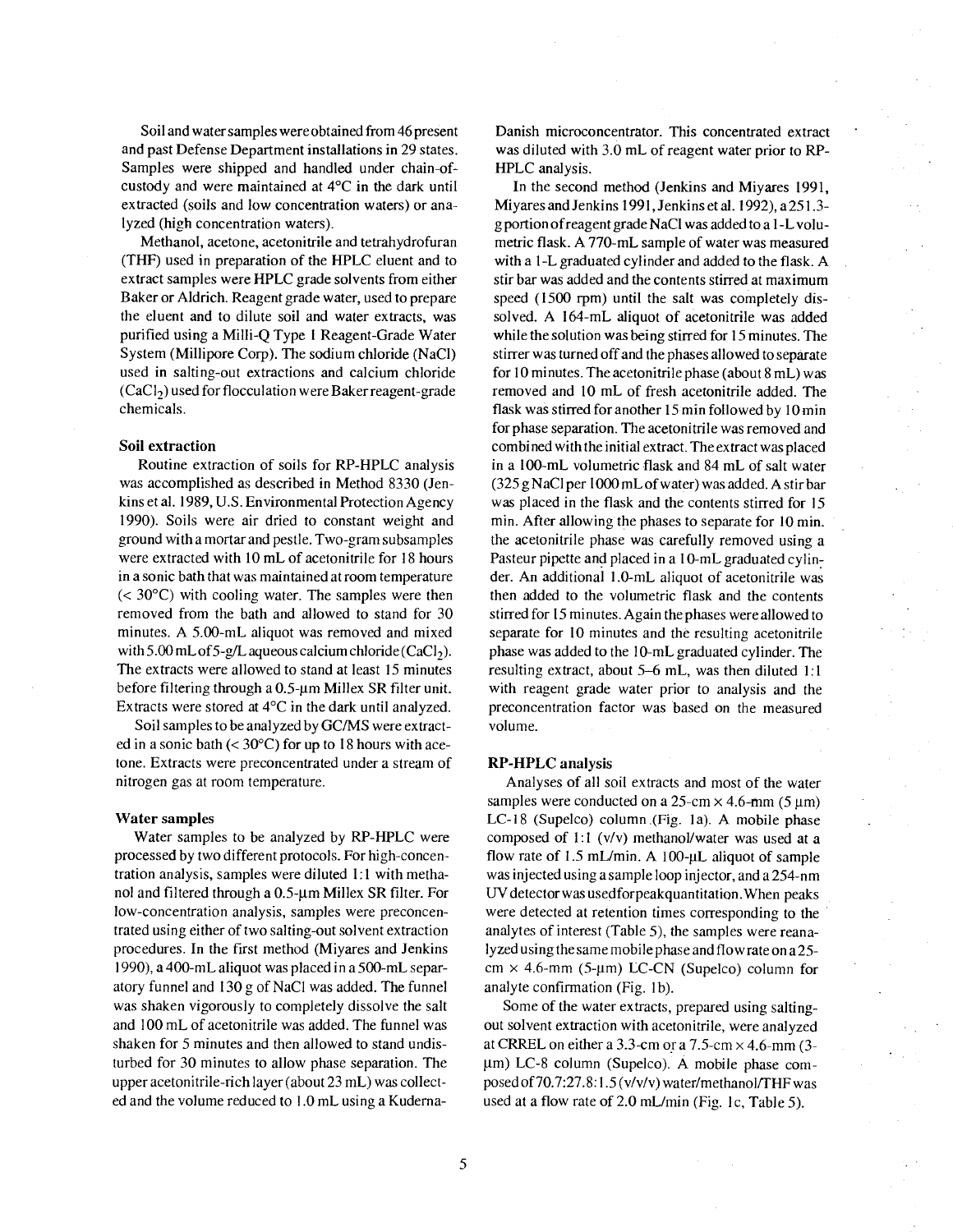

Figure 1. Chromatograms obtained by HPLC separation on LC-18, LC-CN and LC-8.

with 2 mL/min of 8:1.5 water-methanol-THF.

min of 1:1 methanol-water.

 $\bullet$ 

with 1.5 mL/min of 1:1 methanol-water.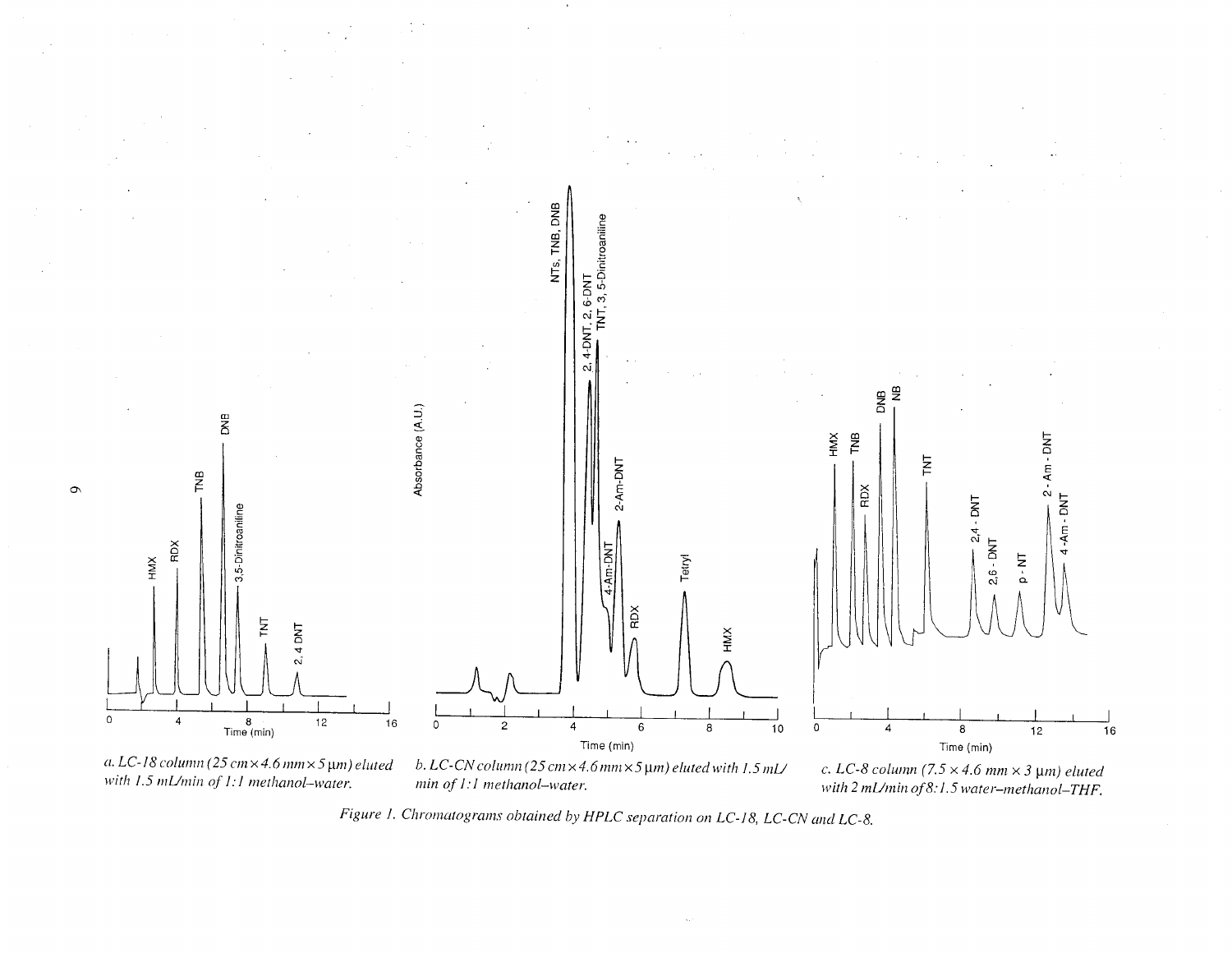|              |                    |       |                                         | $LC-8$             |
|--------------|--------------------|-------|-----------------------------------------|--------------------|
|              | $LC-18$            | LC-CN | $LC$ - $CN$ ††                          | 70.7:27.8:1.5      |
| Analyte      | 1:1 methanol/water |       | 1:1 methanol/water 35:65 methanol/water | water/methanol/THF |
| HMX          | 2.6                | 8.4   | 9.6                                     | 1.6                |
| <b>RDX</b>   | 3.8                | 6.2   | 7.0                                     | 3.0                |
| TNB          | 5.1                | 4.1   | 4.7                                     | 2.5                |
| <b>DNB</b>   | 6.0                | 4.2   | 5.0                                     | 3.7                |
| TETRYL       | 6.7                | 7.4   | 9.6                                     | 8.1                |
| NB.          | 7.2                | 3.8   |                                         | 4.2                |
| TNT          | 8.4                | 5.0   | 5.9                                     | 5.6                |
| 4-Am-DNT     | 8.7                | 5.1   |                                         | 11.5               |
| 2-Am-DNT     | 9.0                | 5.6   | 7.4                                     | 10.8               |
| 2,6-DNT      | 9.5                | 4.6   |                                         | 8.5                |
| 2,4-DNT      | 9.6                | 4.9   | 6.2                                     | 7.6                |
| $2-NT$       | 11.5               | 4.4   |                                         | 9.6                |
| 4-NT         | 12.5               | 4.4   |                                         | 9.8                |
| $3-NT$       | 13.5               | 4.5   |                                         | 10.2               |
| 3,5-DNA      | 6.7                | 5.0   |                                         | 6.0                |
| $2$ -Am-4-NT | 5.5                | 3.8   |                                         | 4.6                |
| 4-Am-2-NT    | 5.1                | 3.7   |                                         | 4.9                |
| 3-Am-NB      | 3.9                |       |                                         | 2.0                |
| 2.6-Di-Am-NT | 2.4                | 3.7   |                                         | 1.4                |
| 2.4-Di-Am-NT | 3.2                | 4.2   |                                         | 2.8                |

Table 5. Retention times (min.) for analytes of interest for various RP-HPLC separations.

#### **GC/MS** analysis

GC/MS analyses were obtained on a Hewlett-Packard 5970 Mass Selective Detector using electron impact ionization at 70 eV. Samples were introduced through a Hewlett-Packard 5890 Series 2 gas chromatograph. An HP-5 cross-linked 5% phenylmethylsilicone column (25-m  $\times$  0.20-mm  $\times$  0.33-µm film thickness) was temperature programmed from 75° to 240° C at 20°/min after an initial hold time of two minutes. Splitless injections were used with a linear velocity of 30 cm/sec of helium carrier gas. Injection port and transfer line temperatures were 250° and 280°C, respectively.

#### **Field screening tests for munitions**

In addition to analysis by RP-HPLC, some soils were analyzed using field-screening procedures designed to detect RDX and TNT. Details of these colorimetric procedures are given elsewhere (Jenkins and Walsh 1992), but a brief description follows.

For each soil sample, a 20-g subsample of undried soil was extracted with 100 mL of acetone by manually shaking for three minutes. The extract was filtered and an aliquot removed for the TNT test. TNT was detected by the addition of a strong base (KOH), which results in the production of the red-colored Janowsky anion. Absorbance was measured at 540 nm using a Hach DR/ 2000 battery-operated spectrophotometer. Other nitroaromatics were also detected and gave various colors: TNB (red), DNB (purple), 2,4-DNT (blue), 2,6-DNT (purple), and tetryl (orange).

For the RDX test an aliquot of the filtered acetone

extract was passed through an ion-exchange resin to remove nitrate and nitrite. The extract was acidified and mixed with zinc dust, thereby forming nitrous acid that was then detected using a Griess color-forming reaction. A pink solution indicates the presence of RDX. The absorbance was measured at 507 nm. Other nitramines (such as HMX) and nitrate esters (such as nitroglycerine and PETN) also give a pink color with this procedure.

The absorbances measured for both these procedures were converted to analyte concentrations in terms of µg/g based on the response from calibration standards.

#### **RESULTS**

#### Analytes detected in soil extracts using Method 8330

Using Method 8330, CRREL detected explosives residues in 175 out of 433 soil samples from 31 sites, and MRD detected these analytes in 144 out of 722 soil samples from 21 sites. For the combined data set, 28% of the samples analyzed were found to be contaminated with one or more explosives residues (Table 6). Of these positive samples, 97% contained TNT, RDX and/or 2.4-DNT. The analytes found in highest concentration varied with the type of site from which the samples were collected.

For soil samples collected at sites such as arsenals, depots, and ammunition plants, the analyte TNT was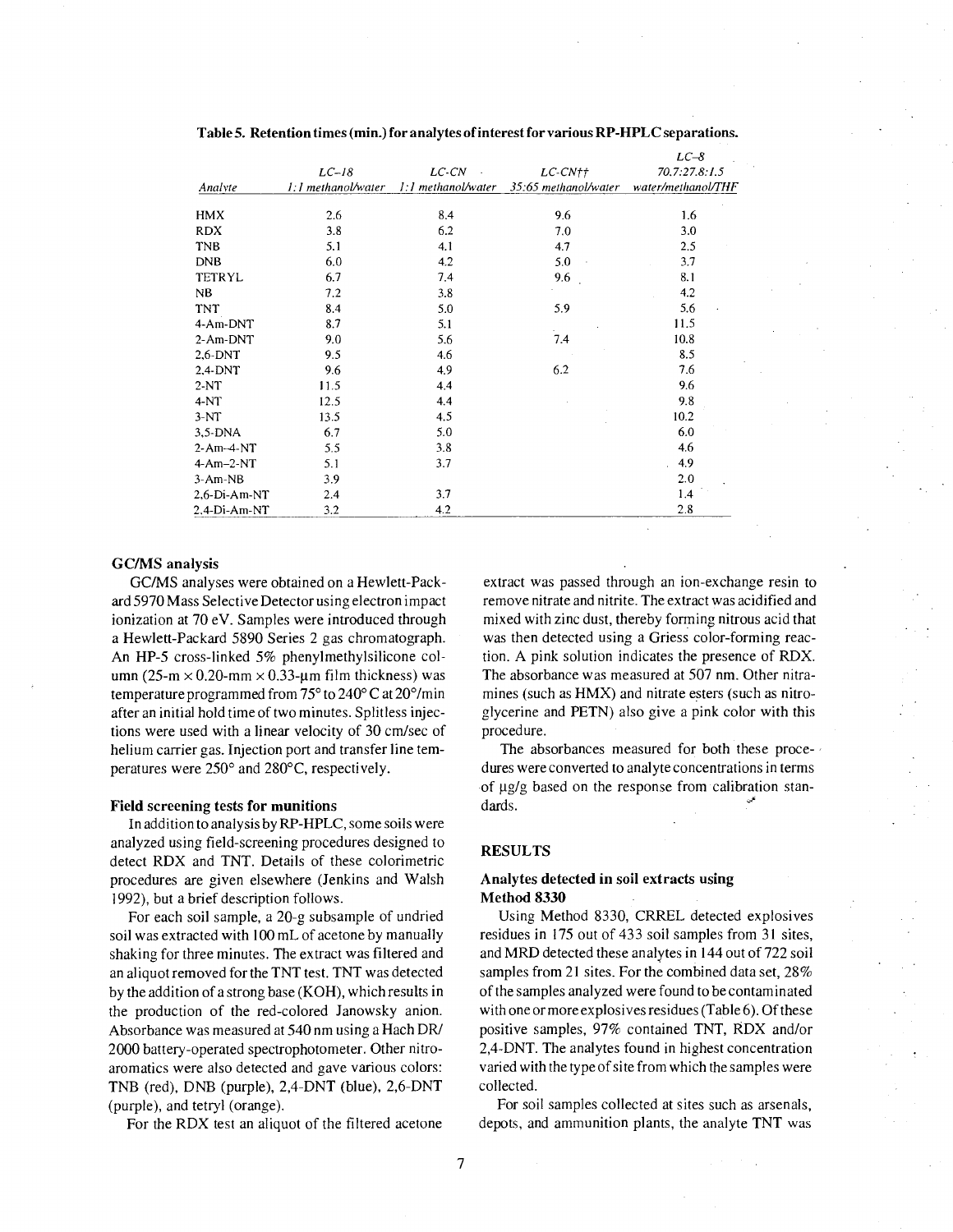

Figure 2. Chromatograms obtained from TNT contaminated with soil and water, showing commonly occurring cocontaminants, TNB, 2,4–DNT and the isomers of amino–DNT.

found most frequently (195 out of 243 positive samples or  $80\%$ ) and at the highest concentrations (i.e., up to parts per hundred) (Tables 6, 7, Fig. 2a). Of these TNTcontaminated soils, 54% also were contaminated with TNB, a phototransformation product of TNT. DNB and 2,4-DNT, manufacturing byproducts of TNT, were present at detectable levels in 26% and 32%, respectively, of these samples, and 2-Am-DNT, a biotransformation product of TNT, was reported in 22% of these samples (although detection of this analyte was limited due to availability of standards). Conversely, over 94% of all detections of TNB, DNB, the isomers of DNT, and the isomers of amino-DNT were in samples contaminated with TNT. RDX was detected in 60% of the samples containing TNT. It is the main ingredient in several explosive compositions (Table 1), frequently with TNT. Samples contaminated with TNT and/or RDX accounted for 94% of all these samples collected from arsenals, depots, and ammunition plants with detectable explosives residues.

Of those samples contaminated with RDX, 37% also had HMX, generally at a lower concentration than RDX. HMX is an impurity in munitions-grade RDX, as well as an ingredient in several explosives compositions (Table 1). Tetryl was infrequently found, perhaps because it is no longer used as a military explosive due to its instability. The instability can also contribute to loss during sample preparation (Jenkins et al. 1989). NB and the isomers of NT were never found in any samples.

Two Explosive Ordnance Disposal (EOD) sites were sampled. At both sites 2,4-DNT was detected in all samples with detectable analytes (Table 6). The 2,4-DNT was present at much higher concentrations than TNT, the reverse of what is found at other types of sites. The source of this contamination was probably the improper demolition of excess propellant (i.e., it was detonated, not burned). In fact, whole propellant grains were found scattered about each EOD area. GC/MS analysis of acetonitrile extracts of soil samples and propellant grains confirmed the presence of diphenylamine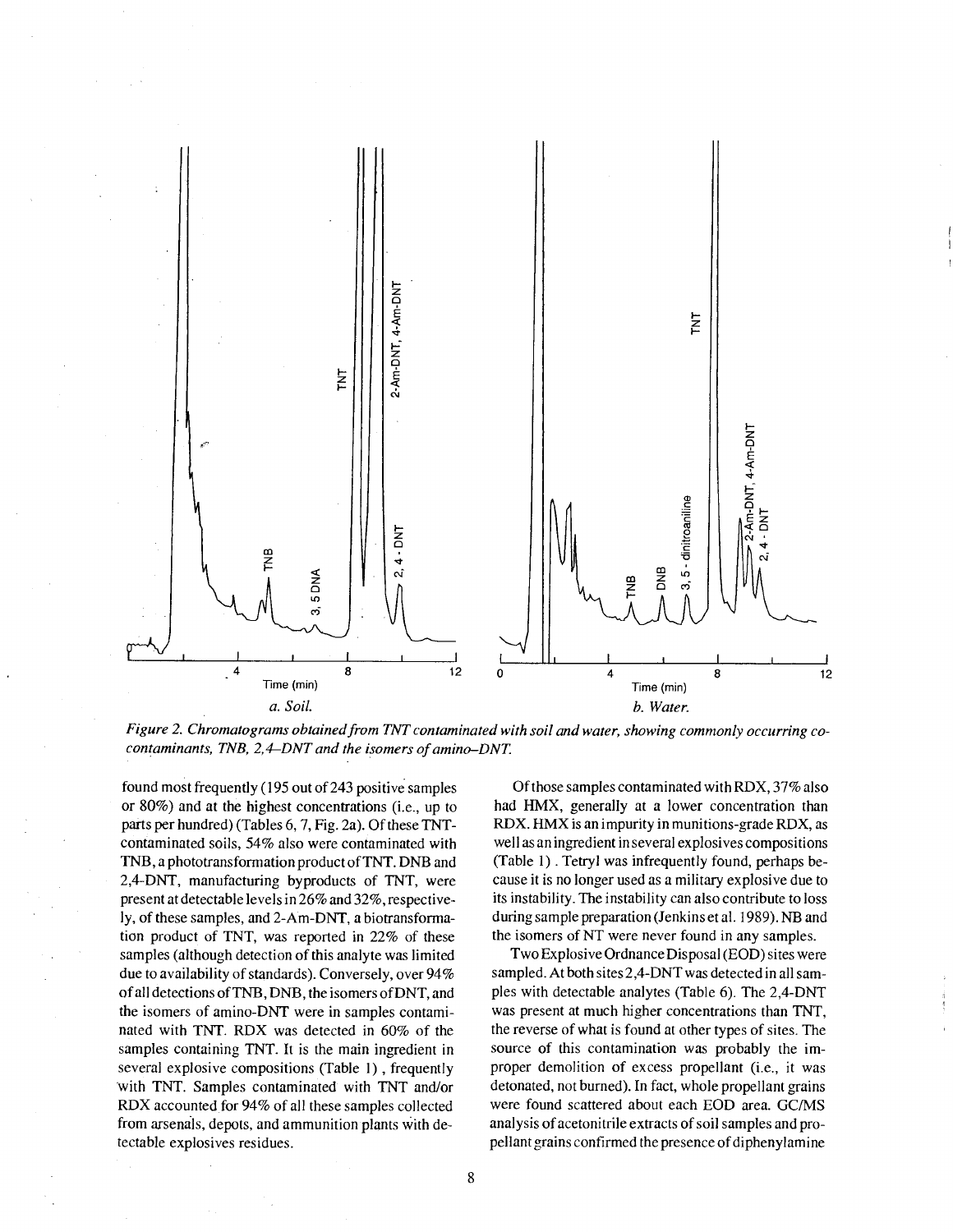|                                       | a. All samples collected |             |          |              | b. Samples collected from Army<br>ammunition plants, arsenals and depots |       | c. Samples collected from<br>ordnance disposal (EOD) sites |              |             |
|---------------------------------------|--------------------------|-------------|----------|--------------|--------------------------------------------------------------------------|-------|------------------------------------------------------------|--------------|-------------|
|                                       | <b>CRREL</b>             | <b>MRD</b>  | Total    | <b>CRREL</b> | <b>MRD</b>                                                               | Total | <b>CRREL</b>                                               | <b>MRD</b>   | Total       |
| Installations                         | 31                       | 21          | 46       | 29           | 20                                                                       | 44    | 2                                                          |              | 2           |
| Samples analyzed                      | 433                      | 722         | 1,155    | 210          | 653                                                                      | 863   | 223                                                        | 69           | 292         |
| Samples with detectable<br>explosives | 175                      | 144         | 319      | 108          | 135                                                                      | 243   | 67                                                         | 9            | 76          |
| Analytes detected                     |                          |             |          |              |                                                                          |       |                                                            |              |             |
| <b>HMX</b>                            | 31                       | 6           | 37       | 29           | 6                                                                        | 35    | 2                                                          | 0            |             |
| <b>RDX</b>                            | 49                       | 38          | 87       | 48           | 38                                                                       | 86    |                                                            | 0            |             |
| 1,3,5-TNB                             | 57                       | 51          | 108      | 57           | 51                                                                       | 108   | 0                                                          | 0            | 0           |
| $1,3-DNB$                             | 27                       | 26          | 53       | 27           | 26                                                                       | 53    | 0                                                          | 0            | 0           |
| Tetryl                                | 9                        | 19          | 28       | 9            | 19                                                                       | 28    | 0                                                          | 0            | 0           |
| NB                                    | 0                        | $\mathbf 0$ | $\Omega$ | 0            | 0                                                                        | 0     | 0                                                          | $\mathbf 0$  | 0           |
| <b>TNT</b>                            | 106                      | 103         | 209      | 92           | 103                                                                      | 195   | 14                                                         | 0            | 14          |
| 4-Am-DNT                              | 17                       | 4           | 21       | 7            | 4                                                                        | 11    | 10                                                         | $\mathbf 0$  | $10 -$      |
| 2-Am-DNT                              | 39                       | 15          | 54       | 29           | 15                                                                       | 44    | 10                                                         | 0            | 10          |
| 2.6-DNT                               | 22                       | $1*$        | 23       | 0            | $1*$                                                                     |       | 22                                                         | 0            | 22          |
| 2,4-DNT                               | 111                      | 32          | 143      | 44           | 23                                                                       | 67    | 67                                                         | 9            | 76          |
| $2-NT$                                | 0                        | $\mathbf 0$ | 0        | 0            | 0                                                                        | 0     | 0                                                          | 0            | 0           |
| $4-NT$                                | 0                        | 0           | 0        | 0            | 0                                                                        | 0     | 0                                                          | 0            | 0           |
| $3-NT$                                | 0                        | 0           | 0        | 0            | 0                                                                        |       | 0                                                          | $\mathbf{0}$ | $\mathbf 0$ |
| TNT and/or RDX                        | 103                      | 126         | 229      | 103          | 126                                                                      | 229   |                                                            |              |             |

#### Table 6. Frequency of detection of explosives residues in soil using Method 8330.

\* Didn't differentiate 2,4- and 2,6-DNT.

| <b>Table 7. Concentration ranges observed for various analytes in soil and water.</b> |  |  |  |
|---------------------------------------------------------------------------------------|--|--|--|
|---------------------------------------------------------------------------------------|--|--|--|

|         | <b>CRREL</b>  |               | <b>MRD</b>      | Median conc for<br>combined data sets |             |              |
|---------|---------------|---------------|-----------------|---------------------------------------|-------------|--------------|
|         | Soil          | Water         | Soil            | Water                                 | Soil:       | <b>Water</b> |
| Analyte | $(\mu g/g)$   | $(\mu g/L)$   | $(\mu g/g)$     | $(\mu g/L)$                           | $(\mu$ g/g) | $(\mu g/L)$  |
| HMX     | $t - 5700$    | $0.13 - 673$  | $0.13 - 365$    | $2.45*$                               | 3.7         | 76           |
| RDX     | $t - 13,900$  | $0.02 - 1400$ | $0.19 - 105$    | $0.1 - 162$                           | 3.6         | 3.0          |
| TNB     | $0.3 - 550$   | $1.0 - 46$    | 0.08-1790       | $0.10 - 36.1$                         | 5.0         | 1.5          |
| DNB     | $0.2 - 4.5$   | $0.15 - 1.4$  | $0.11 - 61$     | $0.06 - 8.7$                          | 0.66        | 0.78         |
| Tetryl  | $t - 1260$    | $0.18 - 0.4$  | $0.36 - 171$    | $0.07 - 11.6$                         | 3.0         | 0.92         |
| TNT     | $t - 102,000$ | $0.07 - 981$  | $0.13 - 31,000$ | $0.08 - 125$                          | 5.5         | 3.5          |
| 2–AmDNT | $t - 37$      | $0.02 - 218$  | $0.32 - 373$    | $0.86 - 216$                          | 0.62        | 11.2         |
| 4-AmDNT | $t - 3.9$     | $0.06 - 217$  | $0.15 - 10.6$   | $1.09 - 2.58$                         | 0.27        | 4.6          |
| 2.4-DNT | $t - 84$      | $0.05 - 4.6$  | $0.22 - 318$    | $0.12 - 6.74$                         | 0.65        | 1.2          |
| 2.6–DNT | $0.08 - 4.5$  | $0.02 - 29$   | $1.23*$         | $1.5*$                                | 0.53        | 0.10         |

\* Only one sample where analyte detected.

t-Analyte detected but concentration below reporting limit.

and dibutylphthalate, which along with nitrocellulose (U.S. Army 1984) are the ingredients of M1 propellant.

During the course of these analyses, we found that most analytes could be confirmed using the cyano (LC-CN) confirmation column eluted with 1.5 mL/min 1:1 methanol/water as specified in Method 8330. HMX and RDX, which elute several minutes before TNT on the analytical column (LC-18), elute after TNT on the confirmation separation (Table 5). This dramatic shift in retention makes the confirmation of nitramines certain. However, confirmation of DNT is difficult in many cases. The isomers of DNT elute close to TNT on the confirmation separation, and since they are often present

at much lower concentrations than TNT, their confirmation may be ambiguous. However, some improvement in the resolution of 2,4-DNT and TNT can be achieved using a slower flow rate (1.2 mL/min) and a weaker eluent (35:65 methanol: water) (Table 5). Additionally, this flow rate and eluent greatly improves the separation of 2-Am-DNT and TNT.

Another problem associated with the confirmatory separation for some samples is the presence of many more peaks in the confirmation chromatogram than in the analytical chromatogram. The cyano function on the LC-CN confirmation column is less retentive for aromatic compounds than the hydrocarbon-based phase of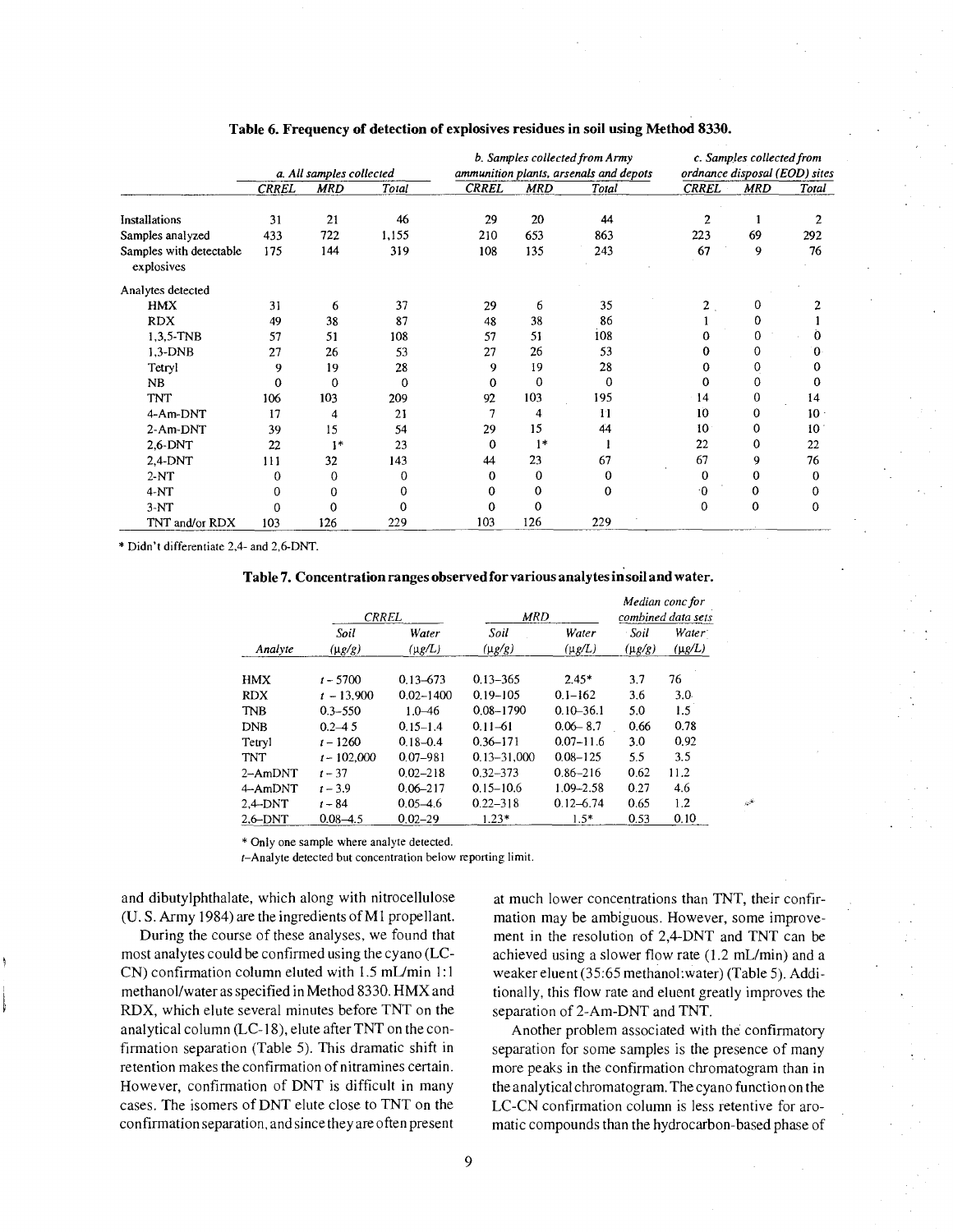the LC-18 analytical column. Since the confirmation column is less retentive, it is more prone to interference from non-target analytes that have long retention times on the LC-18.

Transformation products detected in soil extracts

As evidenced by the presence of TNB and the isomers of amino-DNT in the soils contaminated by TNT, explosives residues in soil may be transformed by photochemical and microbiological processes. While the transformation pathways of some explosives have been studied in cell cultures, composting systems and water, little research has been conducted to define what by-products are present in soil. Potential transformation products of TNT are numerous (Table 2). Of the compounds listed in Table 2, only TNB and the isomers of amino-DNT have been reported by previous investigators (Layton et al. 1987).

For an initial study of TNT transformation products present in soil, 11 soils that had been analyzed by Method 8330 were selected to represent a range of TNT concentrations ( $1 \mu g/g$  to  $14 \mu g/g$ ). The soils came from the following locations: Weldon Spring (Missouri), Hawthorne (Nevada), Hastings East (Nebraska), Sangamon (Illinois), Raritan (New Jersey) and VIGO (Indiana). Subsamples (20 g) were extracted with 100 mL of acetone by manually shaking for 3 min and equilibrating in an ultrasonic bath at 20°C for 14 hr. A subsample (10 mL) of each extract was filtered through a Millex SR filter unit and a 1-µL aliquot was analyzed by GC/MS as described in the *Experimental* section. Then the 10mL subsample was placed under a gentle stream of nitrogen until the volume was approximately 0.5 mL and another 1-µL aliquot was analyzed by GC/MS.

The most commonly found transformation products were 2-Am-DNT and 4-Am-DNT, the microbiological

> Table 8. Compounds found by GC/ MS analysis of acetone extracts of 11 soils from various Army installations.

| Analyte                       | Number of<br>times detected |
|-------------------------------|-----------------------------|
| $2,4,6$ -TNT                  | Ħ                           |
| $2.3.6-TNT$                   |                             |
| 2,4,5-TNT                     | 1                           |
| $2$ -Am $-4.6$ -DNT           | 8                           |
| $4-Am-2,6-DNT$                | 6                           |
| TNB                           | 5                           |
| Dinitroaniline (3,5-DNA)      | 4                           |
| Trinitrobenzylaldehyde (TNBA) | 4                           |
| $2.4-DNT$                     | 7                           |
| 2,6-DNT                       | 6                           |
| Dinitrophenol                 |                             |
| DNB                           | 2                           |
| Trinitrophenol                |                             |
| Dinitronanhthalene            |                             |

reduction products of TNT (Table 8). TNB, a photodecomposition product of TNT, was identified in 5 of the 11 soils. Other transformation products identified in 4 of the 11 soils were trinitrobenzaldehyde (TNBA) and 3,5-dinitroaniline (DNA). TNBA, like TNB, is a photodecomposition product of TNT, and converts to TNB by decarbonylation (Burlinson 1980). We have detected TNBA using Method 8330, but TNBA slowly converts to TNB in acetonitrile (Jenkins et al. 1989). Because of this instability, the TNB concentration estimated using Method 8330 is the sum of the TNB and TNBA initially present (Jenkins et al. 1989). Because 3,5-DNA is a microbiological reduction product of TNB, its formation from TNB in soil would be consistent with the formation of 2-Am-DNT and 4-Am-DNT from TNT in soil. Its presence in soil was further investigated by HPLC.

The retention time on the LC-18 column for  $3,5$ -DNA is the same as that for tetryl (i.e., 6.9 min) (Fig. 1). However, tetryl and 3,5-DNA are well separated on the LC-CN column with retention times of 7.4 and 5.0 min, respectively (Table 5). When we were developing Method 8330 and examining chromatograms of explosivescontaminated soils, we frequently observed a peak corresponding to the retention time for tetryl on the LC-18,

|                 | Table 9. Detections of 3.5-dinitroaniline (3.5-DNA) |
|-----------------|-----------------------------------------------------|
| by Method 8330. |                                                     |

|                           | Concentration $(\mu g/g)$ |            |                 |  |  |
|---------------------------|---------------------------|------------|-----------------|--|--|
| Installation              | <b>TNT</b>                | <b>TNB</b> | $3.5$ -DNA      |  |  |
|                           |                           |            |                 |  |  |
| Savanna Army Depot        | 0.12                      | < d        | <d< td=""></d<> |  |  |
| Savanna Army Depot        | 1.5                       | 0.16       | 0.12            |  |  |
| Savanna Army Depot        | 3.14                      | 19.8       | 0.35            |  |  |
| Savanna Army Depot        | 3.68                      | 2.04       | 0.1             |  |  |
| Savanna Army Depot        | 4.07                      | 1.6        | 0.07            |  |  |
| Savanna Army Depot        | 13.1                      | 9.44       | 0.14            |  |  |
| Savanna Army Depot        | 17                        | 0.46       | 0.14            |  |  |
| Savanna Army Depot        | 40.6                      | 12.9       | 0.24            |  |  |
| Savanna Army Depot        | 69100                     | 52.4       | 6.8             |  |  |
| Nebraska Ord. Plant       | < d                       | 13.5       | 0.311           |  |  |
| Nebraska Ord. Plant.      | 4                         | 0.94       | < d             |  |  |
| Nebraska Ord. Plant.      | 0.12                      | < d        | < d             |  |  |
| Nebraska Ord. Plant.      | 2809                      | 14.5       | 14.4            |  |  |
| Nebraska Ord. Plant.      | 81                        | 74.1       | 0.51            |  |  |
| Nebraska Ord. Plant.      | 0.12                      | 2.72       | 0.075           |  |  |
| Nebraska Ord. Plant.      | 2.17                      | 73.9       | 1.45            |  |  |
| Nebraska Ord. Plant.      | 0.33                      | 0.12       | 1.65            |  |  |
| Nebraska Ord. Plant.      | 20550                     | 42.5       | 2.77            |  |  |
| Nebraska Ord. Plant.      | 259                       | 0.86       | < d             |  |  |
| Nebraska Ord. Plant.      | 6.82                      | 0.12       | 0.059           |  |  |
| Detections                | 19                        | 18         | 16              |  |  |
| Total Occurrence (%)      | 95%                       | 90%        | 80%             |  |  |
| Occurrence with TNT (%)   | 100%                      | 95%        | 84%             |  |  |
| Occurrence with $TNB(\%)$ | 94%                       | 100%       | 89%             |  |  |
| Low Conc. $(\mu g/g)$     | 0.12                      | 0.12       | 0.059           |  |  |
| High Conc. $(\mu g/g)$    | 69100                     | 74.1       | 14.4            |  |  |
| Median Conc.(µg/g)        | 4.07                      | 6.08       | 0.28            |  |  |

< d-Less than detection limit.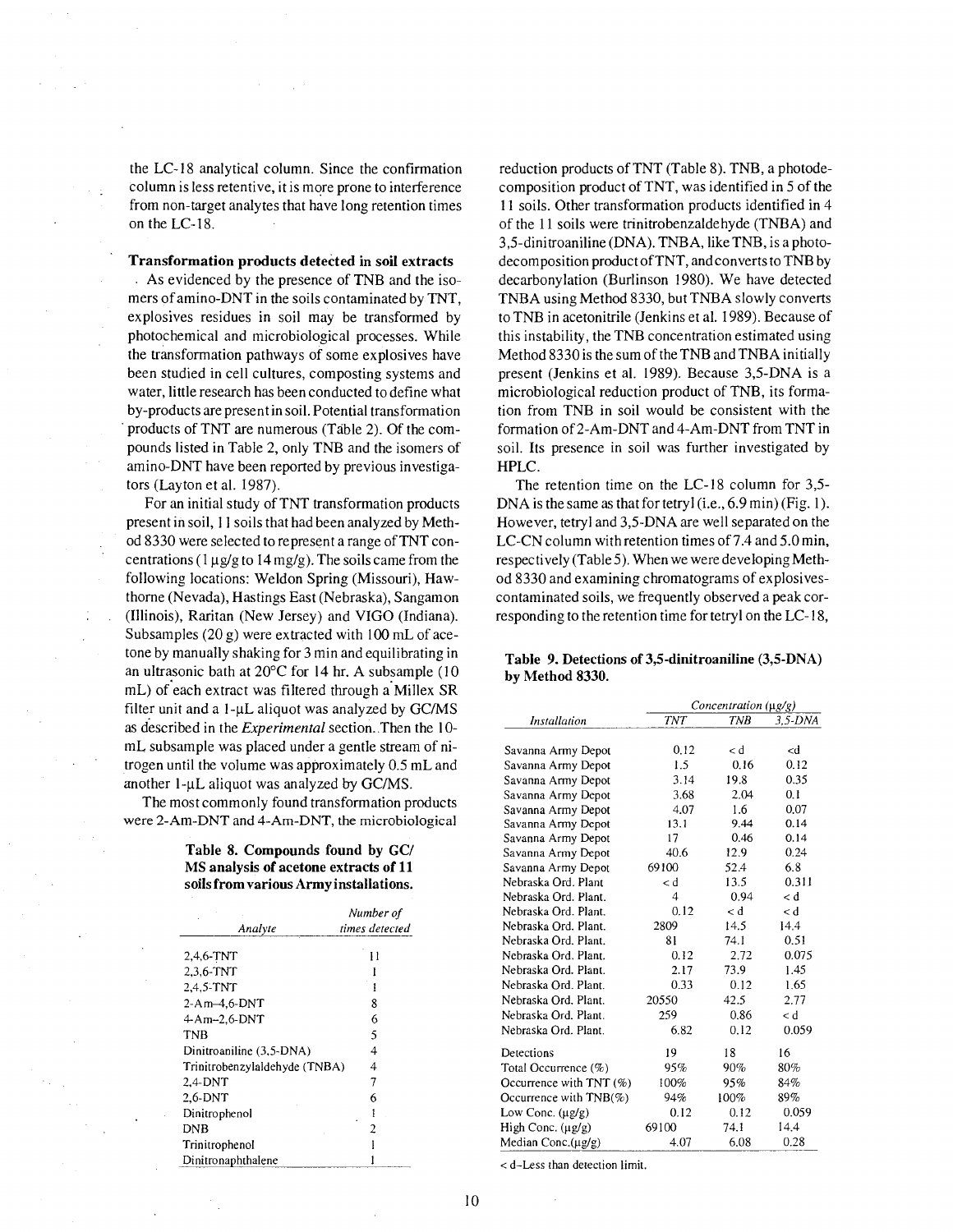but no tetryl was present on the LC-CN. Often 3,5-DNA cannot be confirmed on the LC-CN since it co-elutes with TNT. To see if 3,5-DNA is a commonly occurring transformation product, 20 soils with either TNT or TNB contaminants, but no tetryl, were analyzed using the parameters specified in 8330. An additional calibration standard was prepared to allow determination of 3,5-DNA. For the 18 samples with TNB, 16 also had peaks corresponding to 3,5-DNA (Table 9).

The formation of 3.5-DNA was observed in three soils spiked in the laboratory with aqueous solutions of TNB and held at either room temperature for 3 days or refrigerated for 2 weeks (Grant et al. 1993). Similarly, the two expected microbiological transformation products of 2,4-DNT, 2-amino-4-nitrotoluene and 4-amino-2-nitrotoluene were observed under these conditions.

#### **Test of improved RP-HPLC** separation for soils

As specified in Method 8330, a 25-cm  $\times$  4.6-mm  $\times$  5um octadecyldimethylsilyl (LC-18) column is eluted with 1.5 mL/min of 1/1 v/v methanol-water. This column and eluent combination provides baseline resolution of the most commonly found analytes in explosives-contaminated soils (i.e., HMX, RDX, TNB, DNB, TNT, DNT, and 2-Am-DNT). The column is rugged, maintaining resolution after the analysis of hundreds of samples. It does not, however, resolve the isomers 2,4-DNT and 2,6-DNT, nor the isomers 2-Am-4,6-DNT and 4-Am-2,6-DNT. Thus, in general, only one of the two pairs of isomers was identified and quantified for a given sample depending on which was present in higher

concentration. Because the isomers of Am-DNT elute close to TNT, they will not be detected at low concentrations in the presence of high concentrations of TNT. Also, 3.5-dinitroaniline co-elutes with tetryl.

The separation scheme described for water analyses (Miyares and Jenkins 1990) was tested for soil analyses. Acetonitrile extracts of 16 soil samples with TNT concentrations ranging from 0.1 to 69100  $\mu$ g/g (as determined using Method 8330) were diluted 1:3 with water prior to filtration and injection onto a 7.5-cm  $\times$  4.6-mm  $\times$ 3-µm octyldimethylsilyl (LC-8) column eluted with 2 mL/minof70.7/27.8/1.5 (V/V/V) water-methanol-THF.

Use of this separation scheme improved the detection capability for the isomers of Am-DNT and DNT. For example, 2-Am-DNT was detected in 16 out of 16 samples (Table 10) using the LC-8 column, and 11 out of the same samples using the LC-18 column. Of the five samples where 2-Am-DNT was not detected on the C-18 column, all had concentrations of TNT high enough to mask the significantly smaller amounts of the amino-DNTs. The LC-8 separation also improves the detection of 2,6-DNT. This analyte was found in 11 out of 16 samples using the LC-8 separation, but it was not detected in any samples using the LC-18 separation where it is not resolved from 2,4-DNT. In most cases, the concentration of 2,4-DNT reported for the LC-18 separation is actually the sum of 2,4-DNT and 2,6-DNT. In the two cases where 2,4-DNT was detected on the LC-8 and not the LC-18, the samples had been diluted by a factor of 10 prior to analysis on the LC-18. This dilution was made based on the deep orange color of the acetonitrile extracts of these soils that generally indi-

| Table 10. Isomers of DNT and Am-DNT detected using using LC-18 and LC-8 columns. |  |
|----------------------------------------------------------------------------------|--|

| Installation      |        | Concentration (µg/g) |            |         |             |                                                                       |           |                                               |                  |         |
|-------------------|--------|----------------------|------------|---------|-------------|-----------------------------------------------------------------------|-----------|-----------------------------------------------|------------------|---------|
|                   | TNT    |                      | $2-Am-DNT$ |         | $4$ -Am-DNT |                                                                       | $2.6-DNT$ |                                               | $2,4$ - $DNT$    |         |
|                   | $C-I8$ | $C - 8$              | $C-18$     | $C - 8$ | $C - 18$    | $C - \delta$                                                          | $C - 18$  | $C - 8$                                       | $C-18$ $\approx$ | $C - 8$ |
| Savanna           | 0.12   | 0.117                | 0.33       | 0.22    | < d         | 0.27                                                                  | < d       | $<$ d                                         | 0.06             | 0.05    |
| Nebraska          | 0.33   | 0.5                  | 0.33       | 0.36    | 0.25        | 0.36                                                                  | < d       | $<$ d                                         | 0.2              | 0.225   |
| Savanna           | 1.5    | 1.25                 | 0.78       | 0.44    | < d         | 0.51                                                                  | < d       | <d< td=""><td>&lt; d</td><td>&lt; d</td></d<> | < d              | < d     |
| Nebraska          | 4      | 3.05                 | 1.99       | 1.9     | 1.6         | 2.4                                                                   | < d       | <d< td=""><td>&lt; d</td><td>&lt; d</td></d<> | < d              | < d     |
| Savanna           | 3.14   | 3.47                 | 0.28       | 0.09    | < d         | 0.11                                                                  | < d       | 0.08                                          | 0.28             | 0.02    |
| Nebraska          | 2.17   | 3.65                 | 0.25       | 0.35    | < d         | <d< td=""><td>&lt; d</td><td>0.17</td><td>3.27</td><td>3.05</td></d<> | < d       | 0.17                                          | 3.27             | 3.05    |
| Savanna           | 3.68   | 3.66                 | < d        | 0.09    | < d         | 0.09                                                                  | < d       | 0.06                                          | 0.15             | 0.02    |
| Savanna           | 4.07   | 4.12                 | < d        | 0.14    | < d         | 0.19                                                                  | < d       | 0.07                                          | 0.05             | 0.03    |
| Nebraska          | 6.82   | 5.45                 | 8.03       | 7.35    | < d         | 4.5                                                                   | < d       | 0.08                                          | 0.25             | 0.25    |
| Savanna           | 13.1   | 12.9                 | < d        | 0.2     | < d         | 0.13                                                                  | < d       | 0.13                                          | 0.35             | 0.014   |
| Savanna           | 17     | 15.7                 | 7.99       | 5.4     | < d         | 7.2                                                                   | < d       | 0.1                                           | 0.65             | 0.58    |
| Savanna           | 40.6   | 41.2                 | < d        | 0.38    | < d         | 0.42                                                                  | < d       | 0.31                                          | < d              | 0.27    |
| Nebraska          | 81     | 78.2                 | 0.05       | 0.14    | < d         | 0.92                                                                  | < d       | 0.14                                          | 3.03             | 1.34    |
| Nebraska          | 259    | 187.5                | 6.67       | 6.15    | < d         | 8.35                                                                  | < d       | 0.09                                          | < d              | 0.5     |
| Nebraska          | 2809   | 2910                 | 2.7        | 8.3     | < d         | 8.3                                                                   | < d       | < d                                           | 2.66             | 3.15    |
| Savanna           | 69100  | 45800                | < d        | 65.2    | < d         | 70                                                                    | < d       | 4.3                                           | 14.5             | 17      |
| Detections        | 16     | 16                   | Ħ          | 16      | 2           | 15                                                                    | $\Omega$  | 11                                            | 12               | 14      |
| Occurrence $(\%)$ |        |                      | $69\%$     | $100\%$ | 13%         | 94%                                                                   | $0\%$     | 69%                                           | 75%              | 88%     |
| Median            | 5.45   | 4.79                 | 0.78       | 0.37    | 0.93        | 0.51                                                                  |           | 0.10                                          | 0.32             | 0.26    |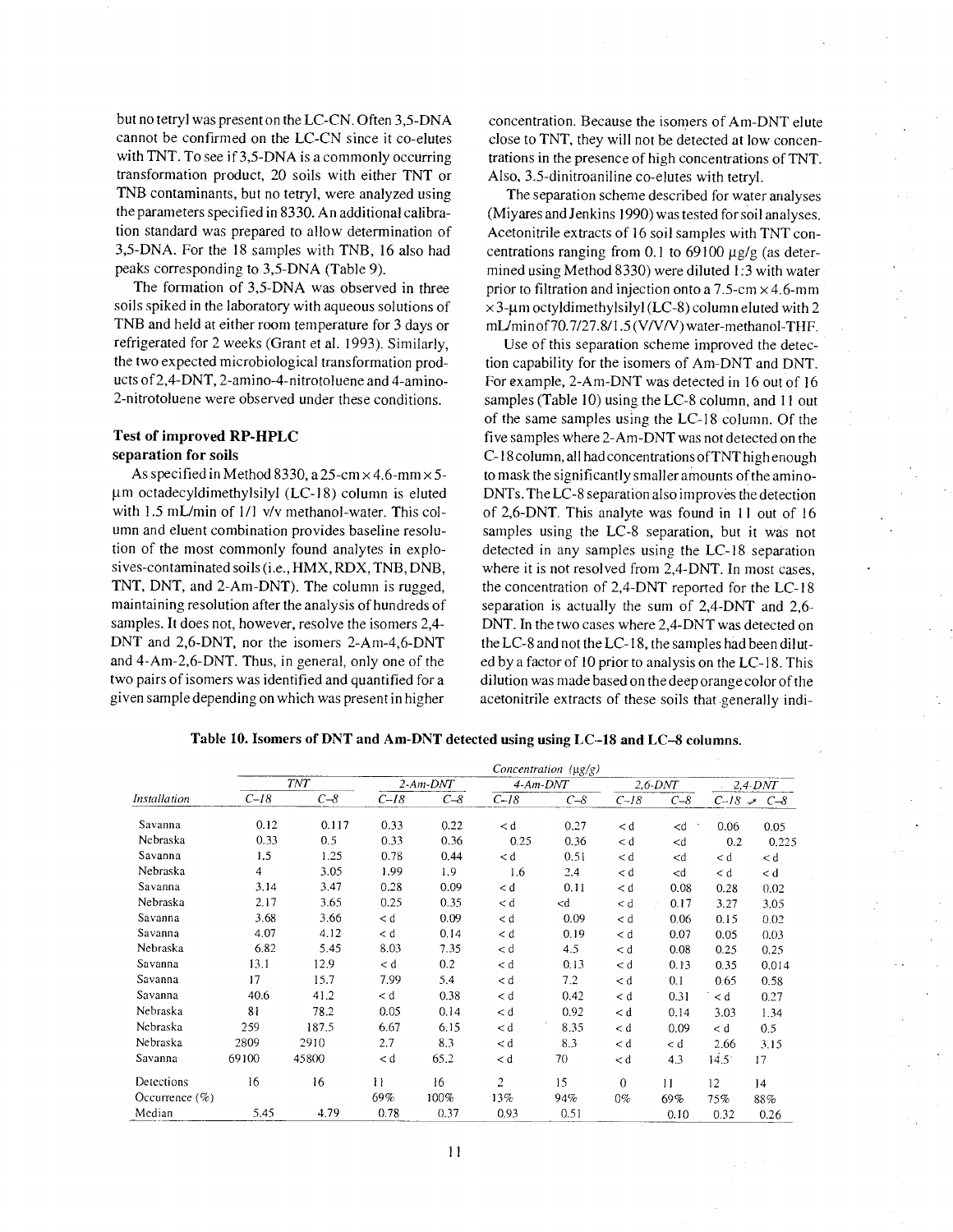cates high concentrations of TNT. Without this dilution, 2,4-DNT most likely would have been detected. Thus, the LC-8 separation improves the determination of the individual concentrations of the isomers of DNT, but does not improve the ability to detect the presence of DNT.

The LC-8 separation has some drawbacks. First, the column has not proven to be rugged when used for long periods of time. Additionally, the separation is very sensitive to the eluent composition (i.e., small changes in the THF concentration result in significant changes in the separation of analytes). Also, in many samples, an unidentified compound co-elutes with TNB; the peak for this compound is observed in the chromatograms from blank soils as well as contaminated soils. For routine analysis, the LC-18 separation has proven to be reliable in that it resolves the analytes most likely to be present in munition-contaminated soils. The eluent is easy to prepare and the separation has been consistent from column to column. Therefore, we do not recommend a change to the LC-8 separation for routine analysis. If the objectives of a particular study require the resolution of isomers of DNT and Am-DNT, the LC-8 separation could be used for samples where explosives residues are detected by the LC-18 separation.

#### **Field screening method for** explosives residues in soil

Since the distribution of contamination at hazardous wastes sites is nonuniform, the more samples analyzed, the better the zones of contamination will be delineated. However, laboratory analyses are expensive, which sometimes limits the number of samples taken, and turnaround times can be weeks to months, reducing the efficiency of a site investigation. The ability to rapidly analyze samples on-site is a cost-effective alternative to laboratory analyses of every sample collected, especially when we consider that 72% of the samples we analyzed resulted in below-detection results (analytical zeros). To meet this need, we developed field screening procedures to detect RDX and TNT in soil.

Since almost all (94%) the soil samples with explosives detectable with Method 8330 contained TNT and/ or RDX, testing soils for these two compounds would be an efficient way to screen for explosives-residue contamination. Of the contaminated soils that did not have TNT and/or RDX, all had tetryl, TNB, DNB, or 2,4-DNT, all of which are detectable by the field screening procedure described in the *Experimental* section.

Since the development and initial field testing of these procedures (Jenkins and Walsh 1992), the methods have been used by private contractors doing site assessments at Department of Defense installations. At Seneca Army Depot, 163 soils were tested for TNT using the



Figure 3. Correlation of estimates of TNT concentration obtained by the field method with those obtained by Method 8330 ( $y = 1.03x +$ 0.39,  $R^2 = 0.98$ ).

field-screening approach. Of these, 18 gave positive results. When 15 of these positives were analyzed using Method 8330, nine had measurable levels of TNT, two had 2,4-DNT and two had TNB. Only two samples proved to be false positives. Of the samples giving negative results using the field screen method, 56 were analyzed by Method 8330, and all proved to be blank, indicating the procedure does not produce large numbers of false negatives. At Savanna Army Depot, nine samples were analyzed using the field screen procedures and Method 8330. RDX was not detected in any of these soils by either procedure. TNT was detected in eight samples using the field screening procedure, and the estimated concentration correlated well with the sum of TNT and TNB concentrations obtained using Method 8330 (Fig. 3).

The field screening procedures will produce quantitative estimates of TNT and RDX concentrations for many soils; however, they were not designed to replace laboratory analyses. While acetone is an excellent solvent for both TNT and RDX, extraction kinetics will be slow in some soils, specifically heavy, dense clays where diffusion is a rate-limiting step. Thus for these soils, the field protocol using only 3 minutes of manual shaking will result in lower results than for the laboratory method where an 18-hour extraction in an ultrasonic bath is specified.

#### Analytes found in water

Of the 812 water samples analyzed using Method 8330 by CRREL and MRD, 14% were found to be contaminated with explosives residues. Like the soils we analyzed, the principal contaminants were TNT and RDX (Tables 4, 11). Of the water samples with de-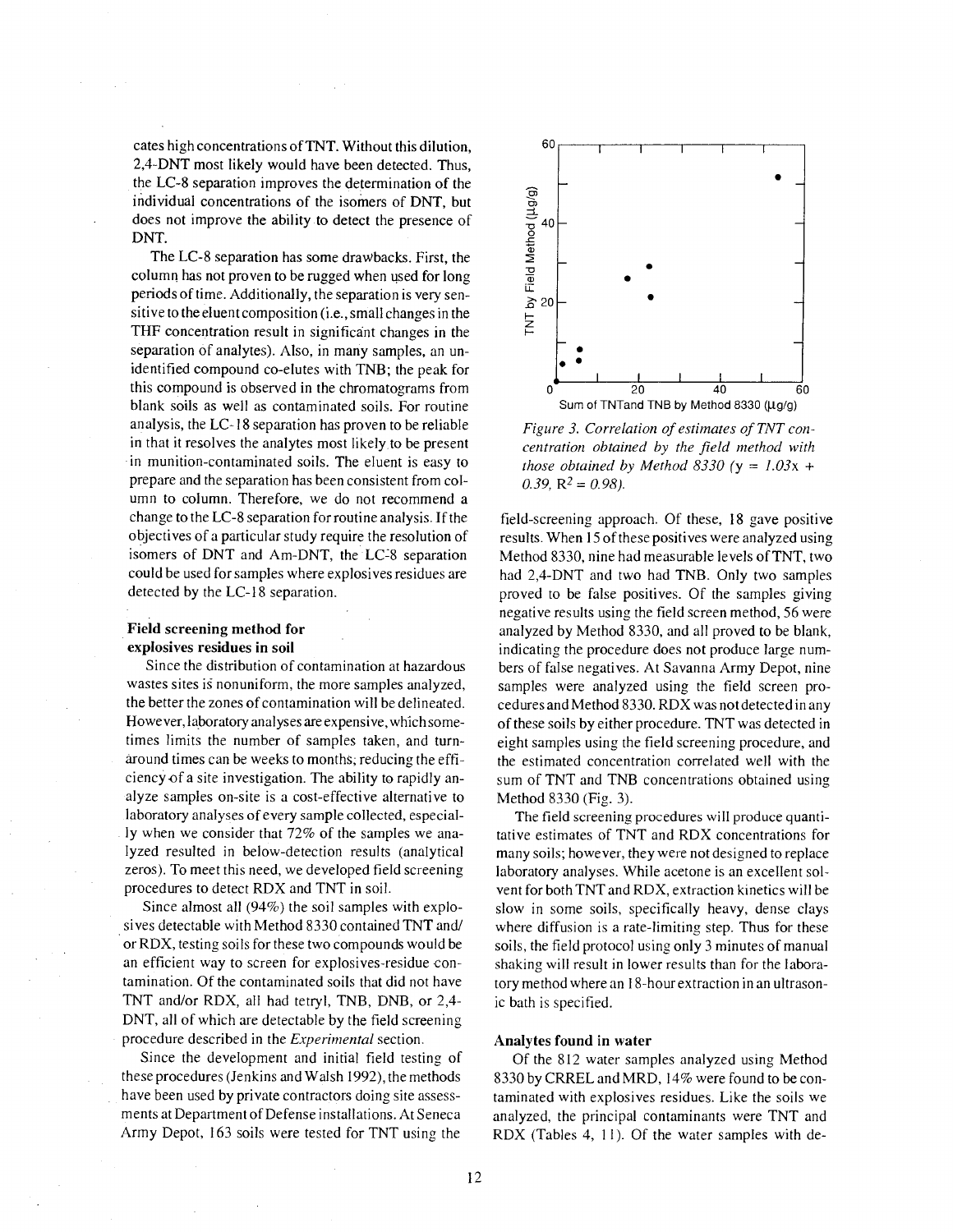|                                       | <b>CRREL</b>                | MRD            | Total |              |
|---------------------------------------|-----------------------------|----------------|-------|--------------|
|                                       |                             |                |       |              |
| Installations                         | 25                          | 12             | 32    |              |
| Samples analyzed                      | 462                         | 350            | 812   |              |
| Samples with detectable<br>explosives | 57                          | 57             | 114   |              |
|                                       | No. of samples contaminated |                |       |              |
|                                       |                             |                |       |              |
| Analytes detected                     |                             |                |       | % detections |
| <b>HMX</b>                            | 15                          | 1              | 16    | 14%          |
| <b>RDX</b>                            | 37                          | 33             | 70    | 61%          |
| 1.3.5-TNB                             | 16                          | 16             | 32    | 28%          |
| $1.3-DNB$                             | 4                           | 11             | 15    | 13%          |
| Tetryl                                | $\overline{2}$              | 13             | 15    | 13%          |
| <b>NB</b>                             | $2*$                        | 0              | 2     | 2%           |
| TNT                                   | 34                          | 30             | 64    | 56%          |
| 4-Am-DNT                              | 15                          | $\overline{c}$ | 17    | 15%          |
| 2-Am-DNT                              | 13                          | 13             | 26    | 23%          |
| $2,6$ -DNT                            | 9                           | 1†             | 10    | 9%           |
| $2.4-DNT$                             | 12                          | 12             | 24    | 21%          |
| $2-NT$                                | 0                           | 0              | 0     | $0\%$        |
| 4-NT                                  | 0                           | 0              | 0     | $0\%$        |
| $3-NT$                                | 0                           | 0              | 0     | 0%           |
| TNT and/or RDX                        | 54                          | 53             | 107   | 94%          |

Table 11. Explosives residues detected in water samples analyzed using Method 8330.

\* Detected below reporting limit.

† Didn't differentiate 2,4- and 2,6-DNT.

tectable explosives, 61% contained RDX. This rate of detection was greater than that observed for soils, where RDX was found in 27% of the soils with detectable explosives. While both RDX and TNT can migrate through soil, RDX is less readily sorbed by soil than TNT (Table 4), and leaches at a higher rate (Kayser and Burlinson 1982). For example, when Spalding and Fulton (1988) investigated groundwater contamination from munition residues at Cornhusker Army Ammunition Plant, they found that the TNT plume was 0.8 km long while the plume for RDX was 6.5 km long, although TNT manufacture was initiated a decade before the manufacture of RDX. Since RDX migrates through soil more rapidly than TNT, it is more likely to be detected in monitoring wells farthest from the source of the contamination.

Of the water samples that were contaminated with RDX, 23% were also contaminated with HMX. All detections of HMX were in samples contaminated with RDX. Of the analytes determined by Method 8330, HMX is the least readily sorbed and will migrate the fastest through soil.

The TNT manufacturing by-products and transformation products observed in soils were also observed in water samples, and the rates of detection were similar. These analytes and rates of detection in TNT contaminated water samples were  $TNB(38\%)$ ,  $DNB(16\%)$ , 2,6-DNT(14%), 2,4-DNT(36%), 4-Am-DNT (17%) and 2-Am-DNT (30%).

Throughout these water analyses, 3,5-dinitroaniline was not reported because it was not considered an

analyte of interest. After 3,5-dinitroaniline was identified by GC/MS in extracts from soils, we began to analyze for it and find it in water samples (Fig. 2b).

#### **CONCLUSIONS AND RECOMMENDATIONS**

Method 8330 is intended for the analysis of explosives residues in soil and water. This RP-HPLC procedure was designed for routine analysis, and it uses laboratory equipment and supplies that are customarily available in analytical laboratories.

Of the analytes determined by Method 8330, TNT and RDX are the most commonly found in munitioncontaminated soil and water. The environmental transformation products TNB and the isomers of Am-DNT. as well as the manufacturing by-products DNB and the isomers of DNT, are also frequently found. Neither the potential manufacturing by-product NB nor the isomers of nitrotoluene were detected above reporting limits in any of the 1155 soil or 812 water samples we analyzed. However, 3,5-dinitroaniline, a microbiological reduction product of TNB, was detected in soils and waters, and we recommend that this analyte be added to Method 8330. The inclusion of NB and the isomers of nitrotoluene as target analytes, however, appears to be unnecessary and leads to difficulties during calibration, because NB can interfere with tetryl and the inclusion of the nitrotoluenes requires unnecessarily lengthy run times.

The chromatographic separation specified in Method 8330 is adequate for the routine analysis of munitioncontaminated soils. The isocratic elution of the octadecyldimethylsilyl (LC-18) column does not resolve isomers of some of the analytes, but is adequate for standard analysis of soil extracts. Confirmation of analytes using the cyano (LC-CN) column is satisfactory for the confirmation of TNT and of the nitramines, HMX and RDX. However, large concentrations of TNT interfere with the confirmation of DNT and 3,5-dinitroaniline. Since DNT is often found at concentrations that are orders of magnitude lower than TNT and the isomers of DNT have lower drinking water criteria than TNT, another scheme should be found to allow for their confirmation.

#### **LITERATURE CITED**

Amerkhanova, N.H. and R.P. Naumova (1978) 2,4,6trinitrotoluene as a source of nutrition for bacteria. Mikrobiologia, 47: 393-395.

Association of Official Analytical Chemists (1990a) TNT, RDX, HMX and 2,4-DNT in Wastewater and Groundwater, Liquid Chromatographic Method; AOAC Standard Method #986.22, Official Methods of Analysis, 15th ed, Arlington, Virginia: Association of Official Analytical Chemists, p. 332–334.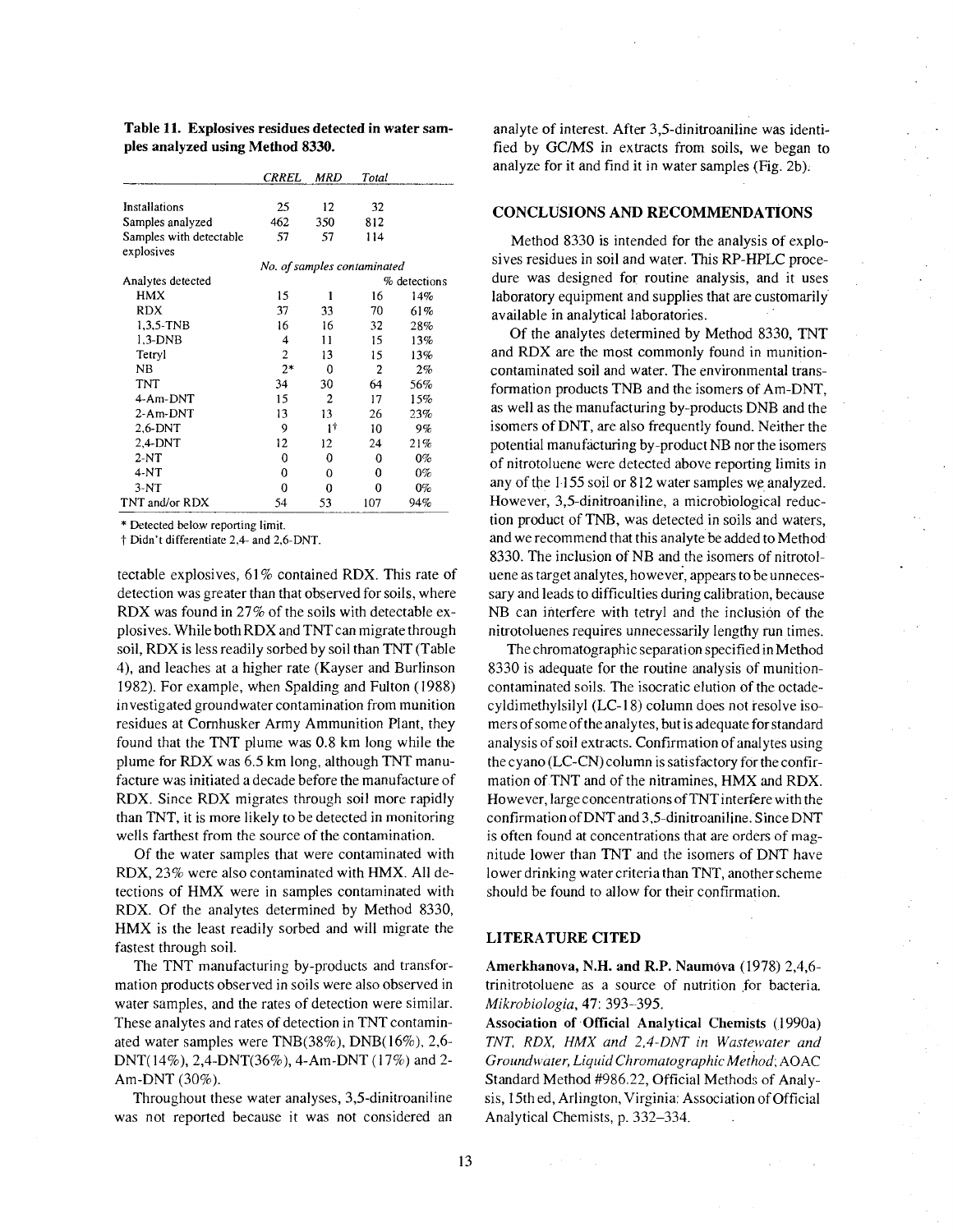Association of Official Analytical Chemists (1990b) Munition Residues in Soil, Liquid Chromatographic Method. Method 991.09, Official Methods of Analysis, Second Supplement to 15th ed.; Arlington, Virginia: Association of Official Analytical Chemists, p. 78–80. ASTM (1991) Method for Analysis of Nitroaromatic and Nitramine Explosives in Soil by High Performance Liquid Chromatography: Method D5143-90.

Bauer, C.F., C.L. Grant and T.F. Jenkins (1986) Interlaboratory evaluation of high-performance liquid chromatographic determination of nitro-organics in munitions plant wastewater. Analytical Chemistry, 58: 176– 182.

Bauer, C.F., S.M. Koza and T.F. Jenkins (1990) Liquid chromatographic method for determination of explosives residues in soil: Collaborative study. Journal of the Association of Official Analytical Chemists, 73: 541-552.

Belkin, F., R.W. Bishop and M.V. Sheely (1985) Analysis of explosives in water by capillary gas chromatography. Journal of Chromatography Science, 24: 532-534. Bongiovanni, R., G.E. Podolak L.D. Clark, and D.T. Scarborough (1984) Analysis of the trace amounts of six selected polynitro compounds in soils. American Industrial Hygiene Association Journal, 45: 222-226.

Bratin, K., P.T. Kissinger, R.C. Briner and C.S. Bruntlett (1981) Determination of nitro aromatic, nitramine, and nitrate ester explosive compounds in explosive mixtures and gunshot residue by liquid chromatography and reductive electrochemical detection. Analytica Chimica Acta, 130: 295-311.

Brueggemann, E.E. (1983) HPLC analysis of 5EX, HMX, TAX, RDX, and TNT in wastewater. USA Medical Bioengineering Research and Development Laboratory, Fort Detrick, Frederick, Maryland, TR-8206.

Brueggemann, E.E. (1986) Liquid chromatographic determination of explosives and polynuclear aromatic hydrocarbons (PAHs) in deactivation furnace ash. USA Medical Bioengineering Research and Development Laboratory, Fort Detrick, Frederick, Maryland, TR-8604. Burlinson, N.E. (1980) Fate of TNT in an aquatic environment: photodecomposition vs biotransformation. Naval Surface Weapons Center, Silver Spring, Maryland, TR-79-445.

 $\bar{z}$ 

Burrows, E.P., D.H. Rosenblatt, W.R. Mitchell and D.L. Parmer (1989) Organic explosives and related compounds: Environmental and health consideration. USA Biomedical Research and Development Laboratory, Fort Detrick, Maryland, TR-8901.

Carpenter, D.F., N.G. McCormick, J.H. Cornell, and A.M. Kaplan (1978) Microbial transformation of <sup>14</sup>Clabeled 2,4,6-trinitrotoluene in an activated-sludge system. Applied Environmental Biology, 35: 949-954.

Cragin, J.H., D.C. Leggett, B.T. Foley and P.W. Schu-

macher (1985) TNT, RDX, and HMX explosives in soils and sediments. USA Cold Regions Research and Engineering Laboratory, Special Report 85-15.

Dacre, J.C., D.H. Rosenblatt, and D.R. Cogley (1980) Preliminary pollutant limit values for human health effects. Environmental Science and Technology, 14: 778-784.

Douse, J.M.F. (1981) Trace analysis of explosives at the low picogram level by silica capillary column gas-liquid chromatography with electron-capture detection. Journal of Chromatography, 208: 83-88.

Douse, J.M.F. (1983) Trace analysis of explosives at the low picogram level using silica capillary column gas chromatography with thermal energy analyzer detection. Journal of Chromatography, 256: 359-362.

Douse, J.M.F. (1988) Trace analysis of explosives by capillary supercritical fluid chromatography with thermal energy analysis detection. Journal of Chromatogra*phy*, 445: 244–250.

Enzinger, R.M. (1970) Special study of the effect of alpha-TNT on microbiological systems and the determination of biodegradability of alpha-TNT. USA Environmental Hygiene Agency, Aberdeen Proving Ground, Maryland.

Etnier, E.L. (1987) Water quality criteria for 2,4-dinitrotoluene and 2,6-dinitrotoluene. Oak Ridge National Laboratory, Oak Ridge, Tennessee, Report AD-ORNL-6312.

Glover, D.J. and J.C. Hoffsommer (1973) Thin-layer chromatographic analysis of HMX in water. Bulletin of Environmental Contamination and Toxicology, 10:302-304.

Goerlitz, D.F. and L.M. Law (1975) Gas chromatographic method for the analysis of TNT and RDX explosives contaminating water and soil-core material. U.S. Department of the Interior, Geological Survey, Water Resources Division, Menlo Park, California, Open File Report 75-182.

Grant, C.L., T.F. Jenkins and S.M Golden (1993) Experimental assessment of analytical holding times for nitro-aromatic and nitramine explosives in soil. USA Cold Regions Research and Engineering Laboratory, Special Report 93-11.

Greene, B., D.L. Kaplan and A.M. Kaplan (1985) Degradation of pink water compounds in soil-TNT, RDX, HMX. USA Natick Research and Development Center, Natick, Massachusetts, NATICK/TR-85/046.

Griest, W.H., C. Guzman and M. Dekker (1989) Packedcolumn supercritical fluid chromatographic separation of highly explosive compounds. Journal of Chromatography, 467: 423-429.

Habel, M., C. Stern, C. Asowata and K. Williams (1991) Determination of nitroaromatics and nitromines in ground and drinking water by wide-bore capillary gas chro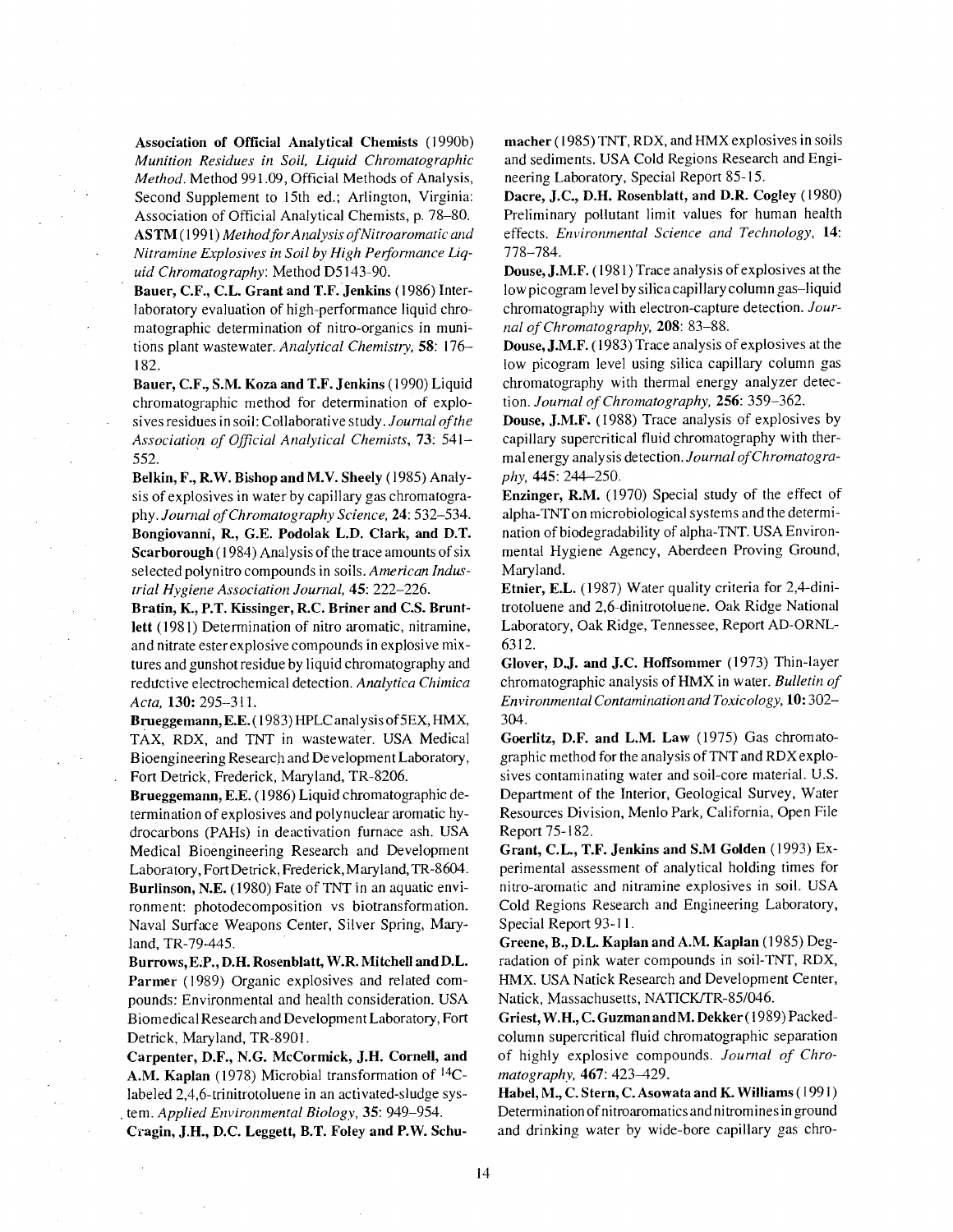matography. Journal of Chromatographic Science, 29:  $131 - 135.$ 

Hansch, C. and A. Leo (1979) Substituent Constants for Correlation Analysis in Chemistry and Biology. New York: John Wiley and Sons.

Harvey, S.D., R.J. Fellows, D.A. Cataldo and R.M. Bean  $(1990)$  Analysis of 2,4,6,-trinitrotoluene transformation products in soils and plant tissues by high-performance liquid chromatography. Journal of Chromatography, 518: 361-374.

Harvey, S.D., R.J. Fellows, D.A. Cataldo and R.M. Bean (1991) Fate of the explosive hexahydro-1,3,5-trinitro-1,3,5-triazine (RDX) in soil and bioaccumulation in bush bean hydroponic plants. Environmental Toxicology and Chemistry, 10: 845-855.

Hashimoto, A., H. Sakino, E. Yamagami and S. Tateishi (1980) Determination of dinitrotoiuene isomers in sea water and industrial effluent by high-resolution electron-capture with a glass capillary column. Analyst, 105: 787-793.

Hoffsommer, J.C. and J.F. McCullough (1968) Quantitative analysis of polynitroaromatic compounds in complex mixtures by combination thin-layer chromatography and visible spectrometry. Journal of Chromatography, 38: 508-514.

Hoffsommer, J.C. and J.M. Rosen (1972) Analysis of explosives in sea water. Bulletin of Environmental Contamination and Toxicology, 7: 177-181.

Hoffsommer, J.C., D.A. Kubose and D.J. Glover (1981) Microanalysis of selected energetic nitro compounds by gas/liquid chromatography (GC/LC). U.S. Navy Surface Weapons Center, Dahlgren, Virginia, Report NSWC-TR-80-535.

Jenkins, T.F. (1989) Development of an analytical method for the determination of extractable nitroaromatics and nitramines in soils. Ph.D. dissertation, University of New Hampshire, Durham, New Hampshire.

Jenkins, T.F., R.P. Murrmann and D.C. Leggett (1973) Mass spectra of isomers of trinitrotoluene. Journal of Chemical and Engineering Data, 18: 438-439.

Jenkins, T.F., D.C. Leggett, C.L. Grant and C.F. Bauer (1986) Reversed-phase high-performance liquid chromatographic determination of the nitroorganics in munitions wastewater. Analytical Chemistry, 58: 170-175.

Jenkins, T.F., P.H. Miyares and M.E. Walsh (1988) An improved RP-HPLC method for determining nitroaromatics and nitramines in water. USA Cold Regions Research and Engineering Laboratory, Special Report  $88-23.$ 

Jenkins, T.F., M.E. Walsh, P.W. Schumacher, P.H. Miyares, C.F. Bauer and C.L. Grant (1989) Liquid chromatographic method for determination of extractable nitroaromatic and nitramine residues in soil. Journal of AOAC, 72: 890-899.

Jenkins, T.F. and P.H. Miyares (1991) Nonevaporative preconcentration technique for volatile and semi-volatile solutes in certain polar solvents. Analytical Chemis*try*,  $63: 1341 - 1343$ .

Jenkins, T.F. and M.E. Walsh (1992) Development of field screening methods for TNT, 2, 4-DNT, and RDX in soil. Talanta, 39: 419-428.

Jenkins, T.F., P.H. Miyares, K.F. Myers, E.F. McCormick and A.B. Strong (1992) Comparison of solid phase extraction and salting-out solvent extraction. USA Cold Regions Research and Engineering Laboratory, CRREL Report 92-25.

Jerger, D.E., P.B. Simon, R.L. Weitzel and J.E. Schenk (1976) Aquatic field survey at Iowa, Radford, and Joliet Army Ammunition Plants. Vol. III: Microbiological Investigation, Iowa and Joliet Army Ammunition Plants. Ann Arbor, Michigan: Environmental Control Technology Corporation. Report for USA Medical Research and Development Command on contract DA 17-75-C-5046. Jurinski, N.B., G.E. Podolak and T.L. Hess (1975) Comparison of analytical methods for trace quantities of 2,4,6-trinitrotoluene. American Industrial Hygiene Association Journal, p. 497-502.

Kayser, E.G. and N.E. Burlinson (1982) Migration of explosives in soil. Naval Surface Weapons Center, Report TR 82-566.

Kearney, P.C., Q. Zeng and J.M. Ruth (1983) Oxidative pretreatment accelerates TNT metabolism in soils. Chemosphere, 12: 1583-1597.

Krull, I.S., E.A. Davis, C. Santasania, S. Kraus, A. Basch and Y. Bamberger (1981) Trace analysis of explosives by HPLC-electron capture detection (HPLC-ECD). Analytical Letters 14: 1363-1376.

Krull, I.S., C. Selavka, X.D. Ding, K. Bratin and G. Forcier (1984) The trace analysis for explosives and related compounds via high-performance liquid chromatography-photolysis-electrochemical detection. Journal of Forensic Science, p. 449-463.

Lafleur, A.L. and B.D. Morriseau (1980) Identification of explosives at trace levels by high-performance liquid chromatography with a nitrosyl-specific detector. Analytical Chemistry, 52: 1313-1318.

Lafleur, A.L. and K.M. Mills (1981) Trace level determination of Selected nitroaromatic compounds by gas chromatography with pyrolysis chemiluminescent detection. Analytical Chemistry, 53: 1202-1205.

Layton, D., B. Mallon, W. Mitchell, L. Hall, R. Fish, L. Perry, G. Snyder, K. Bogen, W. Malloch, C. Ham and P. Dowd (1987) Conventional weapons demilitarization: A health and environmental effects data base assessment. Explosives and their co-contaminants. Prepared for USA Medical Research and Development Command, Final report, Phase II. ADA220588.

Leggett, D.C. (1977) Vapor pressure of 2,4,6-trinitrolu-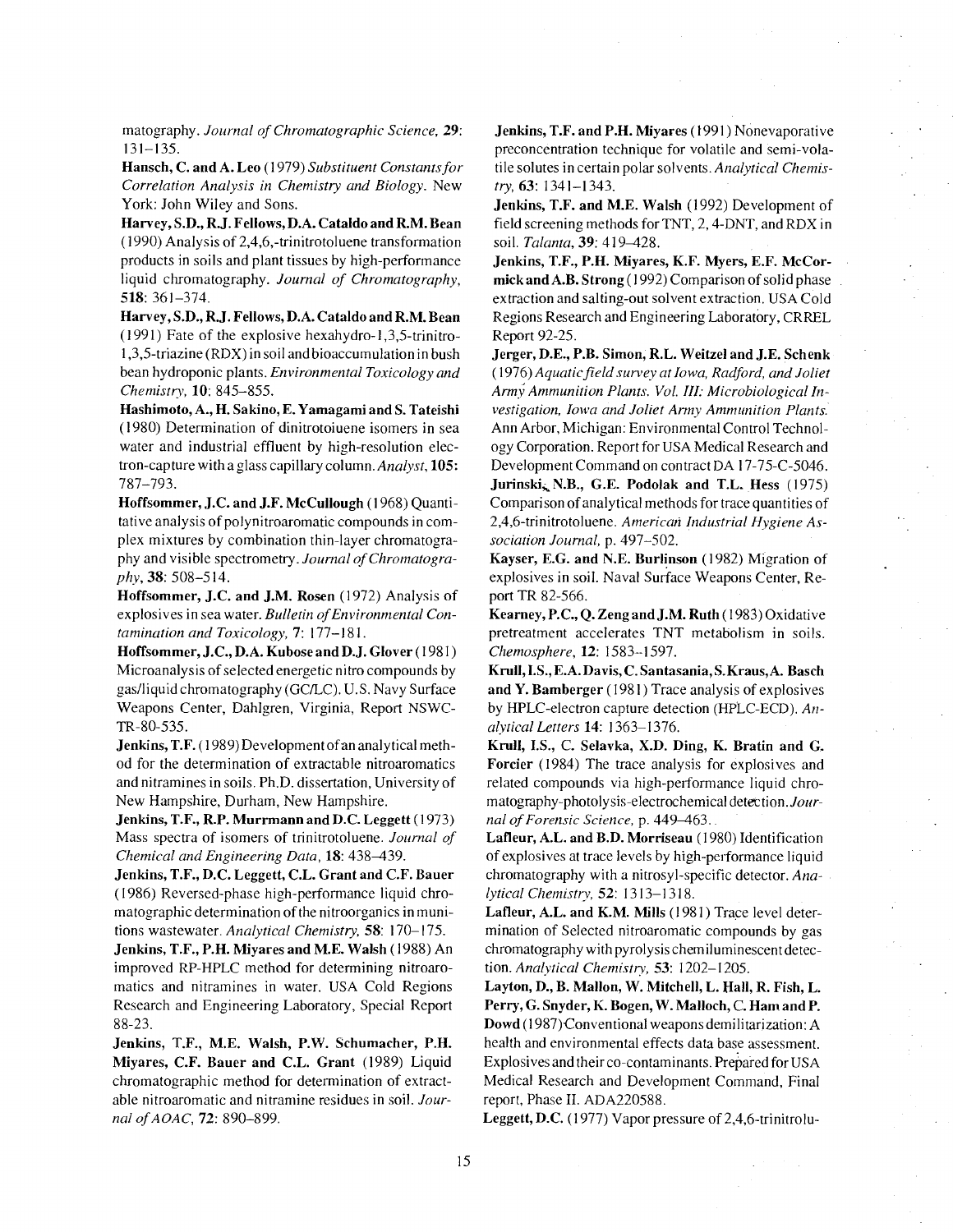ene by a gas chromatographic headspace technique. Journal of Chromatography, 133: 83-90.

Leggett, D.C., T.F. Jenkins and R.P. Murrmann (1977) Composition of vapors evolved from military TNT as influenced by temperature, solid composition, age, and source. USA Cold Regions Research and Engineering Laboratory, Special Report 77-16.

Lindner, V. (1989) Explosives and propellants. In Encyclopedia of Chemical Technology (M. Grayson and D. Eckroth, Ed.). New York: John Wiley and sons, 3rd ed., vol. 9.

Maskarinec, M.P., D.C. Manning, R.W. Harvey, W.H. Griest and B.A. Tomkins (1984) Determination of munitions components in water by resin adsorption and high-performance liquid chromatography electrochemical detection. Journal of Chromatography, 302:  $51 - 63.$ 

Maskarinec, M.P., D.L. Manning and R.W. Harvey (1986) Application of solid sorbent collection techniques and high-performance liquid chromatography with electrochemical detection to the analysis of explosives on water samples. Oak Ridge National Laboratory, Oak Ridge, Tennessee, TM-10190.

McCormick, N.G., J.H. Cornell and A.M. Kaplan (1981) Biodegradation of hexahydro-1,3,5-trinitro-1,3,5-triazine. Applied and Environmental Microbiology, 42: 817-823.

McCormick, N.G., J.H. Cornell and A.M. Kaplan (1984) The anaerobic biotransformation of RDX, HMX, and the acetylated derivatives. USA Natick Research and Development Laboratory, Natick, Massachusetts, TR-85/007.

Miyares, P.H. and T.F. Jenkins (1990) Salting-out solvent extraction method for determining low levels of nitroaromatics and nitramines in water. USA Cold Regions Research and Engineering Laboratory, Special Report 90-30.

Miyares, P.H. and T.F. Jenkins (1991) Improved salting-out extraction-preconcentration method for the determination of nitroaromatics and nitramines in water. USA Cold Regions Research and Engineering Laboratory, Special Report 91-18.

Naumova, R.P., T.O. Belousova and R.M. Gilyazova (1982) Conversion of 2,4,6-trinitrotoluene under the influence of microorganisms. Prikladnaia Biokhimiia I Mikrobiologiia (Russian), 18(1): 85-90.

Osmon, J.L. and C.C Andrews (1978) The biodegradation of TNT in enhanced soil and compost systems. Report to USA Armament Research and Development Command; Naval Weapons Support Center, Crane, Indiana, ARLCD-TR-77032.

Palazzo, A.J. and D.C. Leggett (1986) Effect and disposition of TNT in a terrestrial plant. Journal of Environmental Quality, 15: 49-52.

Parrish, F.W. (1977) Fungal transformation of 2,4dinitrotoluene and 2,4,6-trinitrotoluene. Environmental Microbiology, 34: 232-233.

Pereira, W.E., D.L. Short, D.B. Manigold and P.K. Roscio (1979) Isolation and characterization of TNT and its metabolites in groundwater by gas chromatograph-mass spectrometer-computer techniques. Bulletin of Environmental Contamination and Toxicology, 21: 554-562.

Phillips, J.H., R.J. Coraor and S.R. Prescott (1983) Determination of nitroaromatics in biosludges with a gas chromatograph/thermal energy analyze. Analytical Chemistry, 55: 889-892.

Pugh, D.L. (1982) Milan Army Ammunition Plant contamination survey. USA Toxic and Hazardous Materials Agency, Aberdeen Proving Ground, Maryland, Report DRXTH-FR-8213.

Richard, J.J. and G.A. Junk (1986) Determination of munitions in water using macroreticular resins. Analytical Chemistry, 58: 723-725.

Rosenblatt, D.H. (1986) Contaminated soil cleanup objectives for Cornhusker Army Ammunition Plant. USA Medical Bioengineering Research and Development Laboratory, Fort Detrick, Maryland, Technical Report 8603.

Rosencrance, A.B. and E.E. Brueggemann (1986) Liquid and gas chromatographic determination of 1,3,5trinitrobenzene in water. USA Bioengineering Research and Development Laboratory, Fort Detrick, Maryland, Technical Report 8601.

Selavka, C.M., R.E. Tontarski and R.A. Strobel (1987) Improved determination of nitrotoluenes using liquid chromatography with photolytically assisted thermal energy analysis (LC-PAT). Forensic Science, 32: 941-952.

Sikka, H.C., S. Banerjee, E.T. Pack and G. Dee (1978) Environmental fate of RDX and TNT. Report DA 17-77-C-7026, Syracuse Research Corporation, Syracuse, New York.

Spanggord, R.J., B.W. Gibson, R.G. Keck and G.W. Newell (1978) Mammalian toxicological evaluation of TNT wastewaters: Volume 1. Chemistry. Report to USA Medical Research and Development Command under contract DAMD 17-76-C-6050; SRI International: Menlo Park, California.

Spanggord, R.J., T. Mill, T.W. Chou, J.H. Mabey, J.H. Smith and S. Lee (1980a) Environmental fate studies on certain munition wastewater constituents-Literature review. Report to USA Medical Research and Development Command under contract DAMD 17-78-C-8081; SRI International: Menlo Park, California.

Spanggord, R.J., T. Mill, T.W. Chou, W.R. Mabey, J.H. Smith and S. Lee (1980b) Environmental fate studies on certain munition wastewater constituents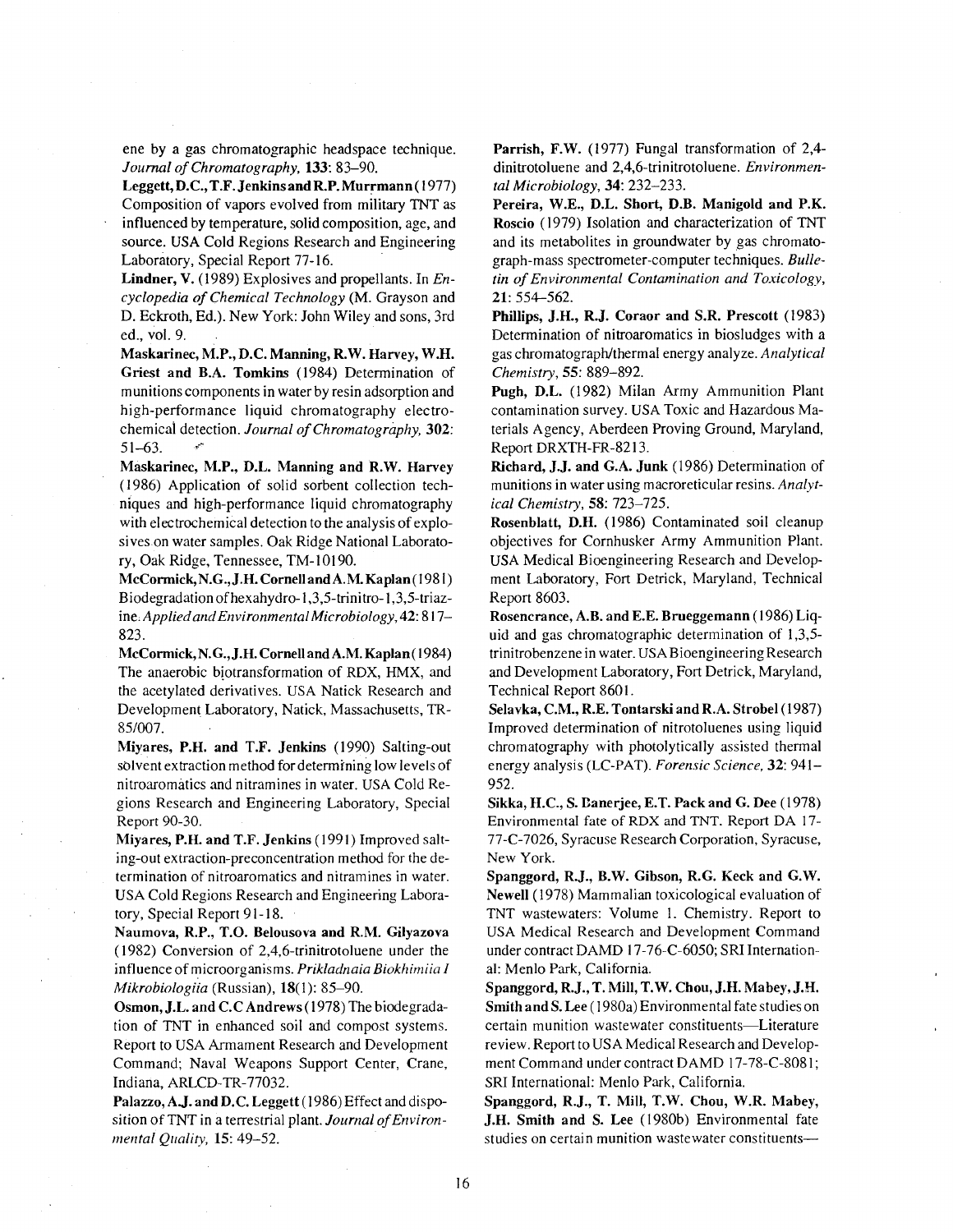Lab studies. Report to USA Medical Research and Development Command under contract DAMD 17-78-C-8081; SRI International: Menlo Park, California.

Spanggord, R.J., T. Mill, T.W. Chou, W.R. Mabey, J.H. Smith and S. Lee (1980c) Environmental fate studies on certain munition wastewater constituents--Phase IV: Lagoon model studies. Report to USA Medical Research and Development Command under contract DAMD 17-78-C-8081; SRI International: Menlo Park, California.

Spaulding, R.F. and J.W. Fulton (1988) Groundwater munition residues and nitrate near Grand Island, Nebraska, U.S.A. Journal of Contaminant Hydrology, 2:  $139 - 153$ .

Twibell, J.D., T. Wright, D.G Sanger, R.K. Bramley, J.B.F. Loyd and N.W. Downs (1984) The efficient extraction of some common organic explosives from hand swabs for analysis by gas liquid and thin-layer chromatograpy. Journal of Forensic Science, 29: 277-283. USA Materiel Command (1971) Engineering Design Handbook, Explosives Series, Properties of Explosives of Military Interest. Army Materiel Command Pamphlet AMCP 706-177, Headquarters, U.S., Washington, D.C. U.S. Army (1984) Military explosives. Department of the Army Technical Manual TM9-1300-214, Headquarters, Washington, D.C.

U.S. Environmental Protection Agency (1980) Ambient water quality criteria for dinitrotoluene. Office of Water Regulations and Standards, Criteria and Standards Division, Washington, D.C., EPA 440/5-80-045. U.S. Environmental Protection Agency (1988a) Health Advisory for HMX. Washington, D.C.: Environmental Protection Agency, Criteria and Standards Division, Office of Drinking Water.

U.S. Environmental Protection Agency (1988b) Health Advisory for 1,3-Dinitrobenzene. Washington, D.C.: Environmental Protection Agency, Criteria and Standards Division, Office of Drinking Water.

U.S. Environmental Protection Agency (1988c) Health Advisory for RDX. Washington, D.C.: Environmental Protection Agency, Criteria and Standards Division, Office of Drinking Water.

U.S. Environmental Protection Agency (1989) Trinitrotoluene Health Advisory. Washington, D.C.: Envi-

ronmental Protection Agency, Criteria and Standards Division, Office of Drinking Water.

U.S. Environmental Protection Agency (1990) Nitroaromatics and Nitramines by High Pressure Liquid Chromatography. Revision 1. Washington D.C.: U.S. EPA Office of Solid Waste and Emergency Response, Draft Method 8330, SW846.

Urbanski, T. (1964) Chemistry and Technology of ex*plosives.* New York: Pergamon Press.

Verscheuren, K. (1983) Handbook of Environmental Data on Organic Chemicals. New York: Van Nostrand Reinhold Co., Inc., 2nd ed.

Voyksner, R.D. and J. Yinon (1986) Tace analysis of explosives by high-performance liquid chromatography-mass spectrometry. Journal of Chromatography, 354: 393-405.

Walsh, M.E. (1990) Environmental transformation products of nitroaromatics and nitramines. USA Cold Regions Research and Engineering Laboratory, Special Report 90-2.

Walsh, M.E. and T.F. Jenkins (1992) Identification of TNT transformation products in soil. USA Cold Regions Research and Engineering Laboratory, Special Report  $92 - 16.$ 

Weinberg, D.S., and J.P. Hsu (1983) Comparison of gas chromatographic and gas chromatographic/mass spectrometric techniques for the analysis of TNT and related nitroaromatic compounds. Journal of High Resolution Chromatography and Chromatography Communications, 6: 403-418.

Wentsel, R.S., R.G. Hyde, W.E. Jones, M.J. Wilkinson, W.E. Howard and J.F. Kitchens (1979) Problem definition study on 1,3-dinitrobenzene, 1,3,5-trinitrobenzene and di-N-propyl adipate. Contract Report DAMaryland 17-77-C-7057 to USA Medical Research and Development Command, Fort Detrick, Maryland.

Won, W.D., R.J. Heckly, D.G. Glover and J.C. Hoffsommer (1974) Metabolic disposition of 2,4,6-trinitrotoluene. Applied Microbiology, 27: 513-516.

Yinon, J. and D.G. Hwang (1986) Metabolic studies of explosives: detection and analysis of 2,4,6-trinitrotoluene and its metabolites in urine of munition workers by micro liquid chromatography/mass spectrometry, Biomedical Chromatography, 1: 123-125.